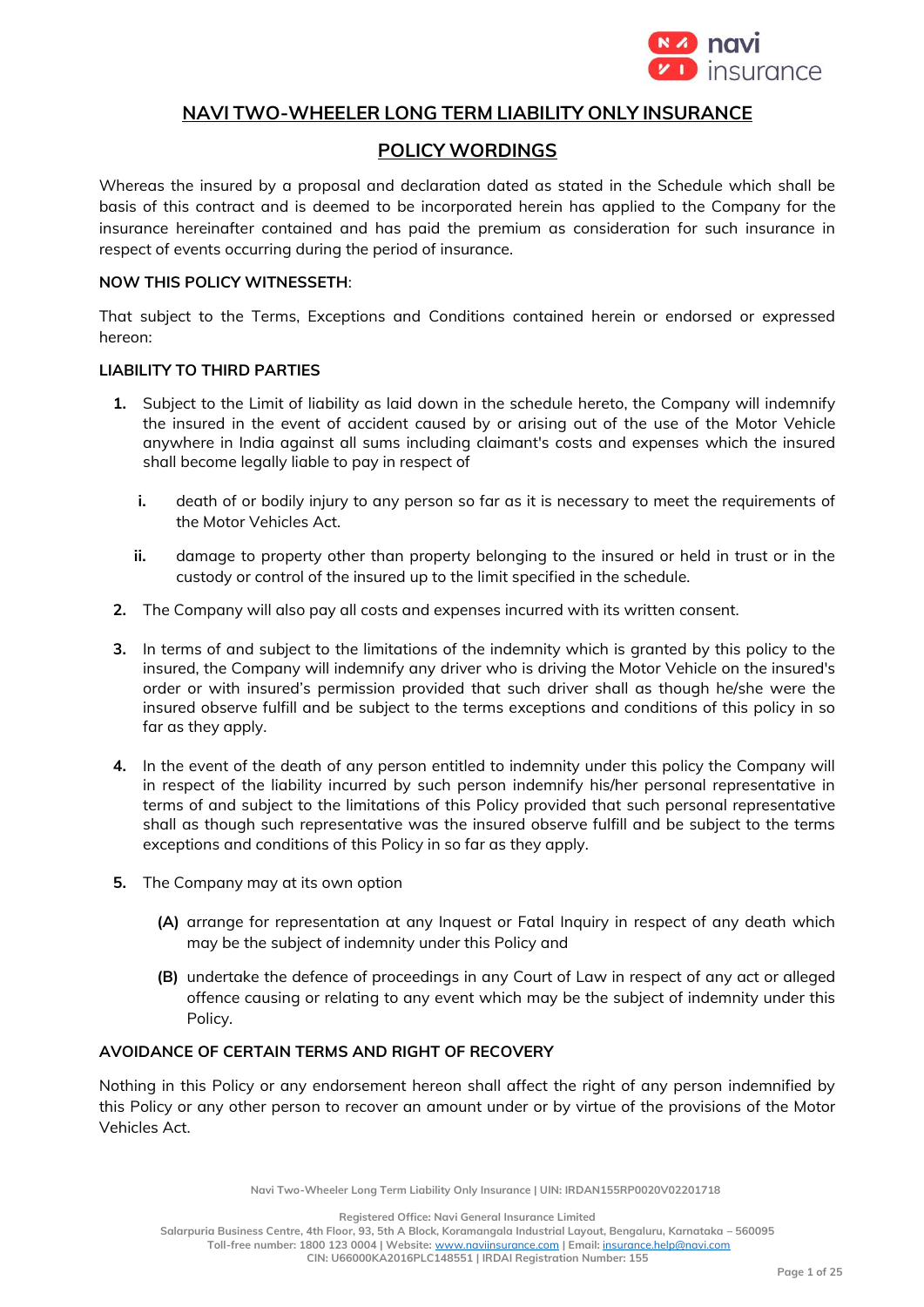

But the insured shall repay to the Company all sums paid by the Company which the Company would not have been liable to pay but for the said provisions.

## **APPLICATION OF LIMITS OF INDEMNITY**

In the event of any accident involving indemnity to more than one person any limitation by the terms of this Policy and/or of any Endorsement thereon of the amount of any indemnity shall apply to the aggregate amount of indemnity to all persons indemnified and such indemnity shall apply in priority to the insured.

## **PERSONAL ACCIDENT COVER FOR OWNER-DRIVER**

Subject otherwise to the terms exceptions conditions and limitations of this Policy, the Company undertakes to pay compensation as per the following scale for bodily injury/ death sustained by the owner-driver of the vehicle in direct connection with the vehicle insured or whilst mounting into/dismounting from or traveling in the insured vehicle as a co-driver, caused by violent, accidental, external and visible means which independently of any other cause shall within six calendar months of such injury result in

|      | Nature of Injury                                                            | <b>Scale of compensation</b> |
|------|-----------------------------------------------------------------------------|------------------------------|
|      | Death                                                                       | 100%                         |
| ii)  | Loss of two limbs or sight of two eyes or one limb and sight<br>of one eye. | 100%                         |
| iii) | Loss of one limb or sight of one eye                                        | 50%                          |
| iv)  | Permanent total disablement from injuries other than named<br>above.        | 100%                         |

### **Provided always that**

- **1)** The compensation shall be payable under only one of the items (i) to (iv) above in respect of the owner-driver arising out of any one occurrence and the total liability of the insurer shall not in the aggregate exceed the sum of Rs. ----- during any one period of insurance.
- **2)** No compensation shall be payable in respect of death or bodily injury directly or indirectly wholly or in part arising or resulting from or traceable to (a) intentional self-injury suicide or attempted suicide physical defect or infirmity or (b) an accident happening whilst such person is under the influence of intoxicating liquor or drugs.

## **This cover is subject to**

- **(a)** the owner-driver is the registered owner of the vehicle insured herein;
- **(b)** the owner-driver is the insured named in this policy;
- **(c)** the owner-driver holds an effective driving license, in accordance with the provisions of Rule 3 of the Central Motor Vehicles Rules, 1989, at the time of the accident.

## **GENERAL EXCEPTIONS**

## **A. Exclusions specific to the policy which cannot be waived**

- **1.** The Company shall not be liable in respect of any claim arising whilst the vehicle insured herein
	- **(a)** being used otherwise than in accordance with the 'Limitations as to Use' or
	- **(b)** being driven by or is for the purpose of being driven by him/her in the charge of any person other than a Driver as stated in the Driver's Clause.

**Navi Two-Wheeler Long Term Liability Only Insurance | UIN: IRDAN155RP0020V02201718**

**Registered Office: Navi General Insurance Limited**

**Salarpuria Business Centre, 4th Floor, 93, 5th A Block, Koramangala Industrial Layout, Bengaluru, Karnataka – 560095**

**Toll-free number: 1800 123 0004 | Website:** [www.naviinsurance.com](http://www.naviinsurance.com/) **| Email:** [insurance.help@navi.com](mailto:insurance.help@navi.com)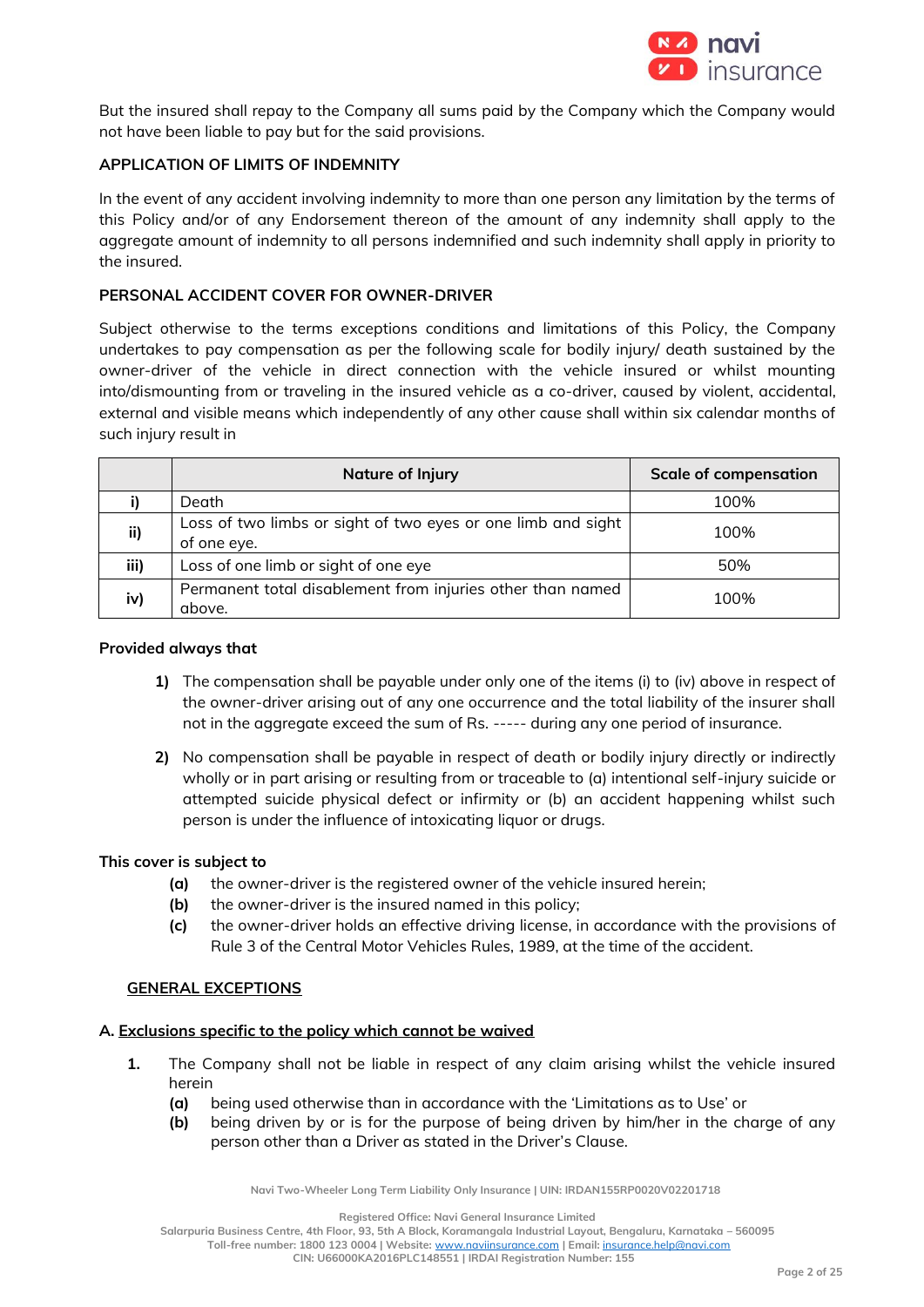

- **2.** The Company shall not be liable for any claim arising out of any contractual liability;
- **3.** Except so far as is necessary to meet the requirements of the Motor Vehicles Act, the Company shall not be liable in respect of death arising out of and in the course of employment of a person in the employment of the insured or in the employment of any person who is indemnified under this policy or bodily injury sustained by such person arising out of and in the course of such employment.
- **4.** Except so far as is necessary to meet the requirements of the Motor Vehicles Act, the Company shall not be liable in respect of death or bodily injury to any person (other than a passenger carried by reason of or in pursuance of a contract of employment) being carried in or upon or entering or mounting or alighting from the Motor Vehicle at the time of the occurrence of the event out of which any claim arises.

### **B. Standard Exclusions**

- **5.** The Company shall not be liable in respect of any liability directly or indirectly or proximately or remotely occasioned by contributed to by or traceable to or arising out of or in connection with War, Invasion, the Act of foreign enemies, hostilities or warlike operations (whether before or after declaration of war), Civil War, Mutiny, Rebellion, Military or usurped power or by any direct or indirect consequence of any of the said occurrences and in the event of any claim hereunder the insured shall prove that the accidental loss or damage and/or liability arose independently of and was in no way connected with or occasioned by or contributed to by or traceable to any of the said occurrences or any consequences thereof and in default of such proof, the Company shall not be liable to make any payment in respect of such a claim.
- **6.** The Company shall not be liable in respect of any liability directly or indirectly caused by or contributed to by or arising from nuclear weapons material;

#### **CONDITIONS:**

This Policy and the Schedule shall be read together and any word or expression to which a specific meaning has been attached in any part of this policy or of the Schedule shall bear the same meaning wherever it may appear.

## **A. Conditions when a claim arises:**

**1.** Notice shall be given in writing to the Company immediately upon the occurrence of any accident and in the event of any claim and thereafter the insured shall give all such information and assistance as the Company shall require. Every letter claims writ summons and/or process shall be forwarded to the Company immediately on receipt by the insured. Notice shall also be given in writing to the Company immediately the insured shall have knowledge of any impending Prosecution, Inquest or Fatal Inquiry in respect of any accident which may give rise to a claim under this Policy.

While notifying the claim, following information should be provided:

- Name of insured
- Insured contact numbers
- Policy number
- Date and time of loss
- Location of loss
- Nature and approximate extent of loss
- Place and contact details of the person at the loss location
- **2.** On receipt of notice of loss, Company will respond immediately and provide information to the insured on the claim procedures.

**Navi Two-Wheeler Long Term Liability Only Insurance | UIN: IRDAN155RP0020V02201718**

**Registered Office: Navi General Insurance Limited**

**Salarpuria Business Centre, 4th Floor, 93, 5th A Block, Koramangala Industrial Layout, Bengaluru, Karnataka – 560095**

**Toll-free number: 1800 123 0004 | Website:** [www.naviinsurance.com](http://www.naviinsurance.com/) **| Email:** [insurance.help@navi.com](mailto:insurance.help@navi.com)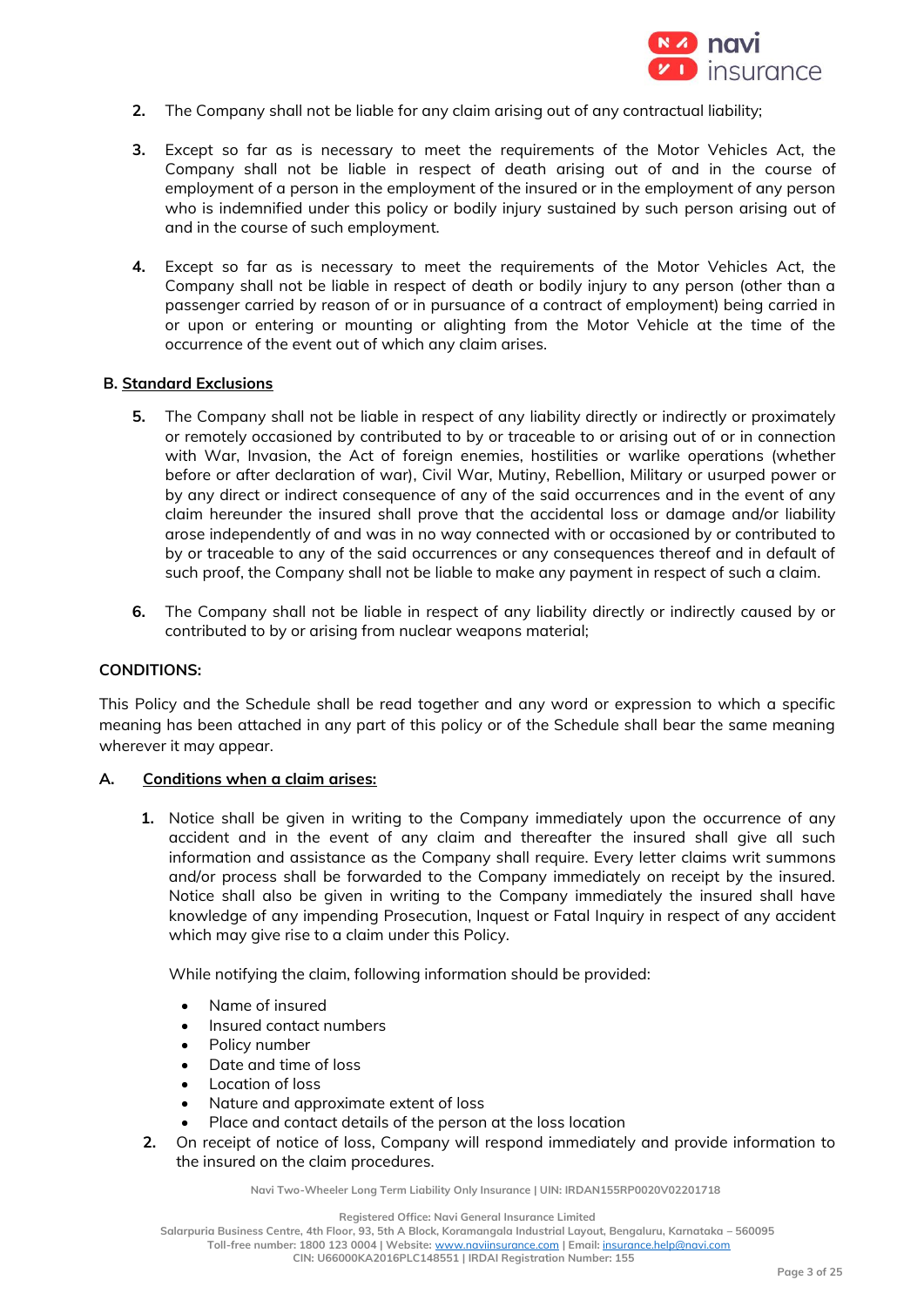

Insured/Claimant shall submit following documents in support of the claim notified to us in addition to Claim Form. Where documents are available in public domain or with a public authority, the surveyor/Company will obtain themselves. The Company may ask additional relevant documents basis nature, complexity and circumstances of the loss.

# **Documents for Liability claims**

- Policy Copy
- Copy of Registration Book
- Copy of Motor Driving License of the person driving the vehicle at the time of accident
- Police Panchanama /FIR

# **Documents for Personal Accident Claims**

- Policy copy
- Certificate of from government hospital doctor confirming the nature and degree of disability
- Discharge summary of the treating hospital clearly indicating the Hospital Registration No.
- Diagnostic reports
- FIR / Panchanama– (if Notified to Police) Attested or Original
- Final Police Report- (if applicable)
- Death Certificate\*
- Post Mortem report\*
- Legal Heir certificate /nominee certificate\*
- Driving license for owner driver (ODPA claim)

## **(Marked with \* are required only in death claims)**

**3.** In case of a Personal Accident Claim on receipt of all required information/documents that are relevant and necessary for the claim, the Company shall offer a settlement of the claim to the insured/claimant within a period of 30 days. If the Company, for any reasons to be recorded in writing and communicated to the insured/claimant, decides to reject a claim under the policy, it shall do so within a period of 30 days from the receipt of information/documents. Where the claim is rejected, the Company shall give the reasons for the same in writing drawing reference to the specific terms and conditions of the policy document.

In the event the claim is not settled within 30 days as stipulated above, the Company shall be liable to pay interest at a rate, which is 2% above the bank rate from the date of receipt of last relevant and necessary document from the insured/claimant by the Company till the date of actual payment.

**4.** No admission, offer, promise, payment, or indemnity shall be made or given by or on behalf of the insured without the written consent of the Company which shall be entitled if it so desires to take over and conduct in the name of the insured the defense or settlement of any claim or to prosecute in the name of the insured for its own benefit any claim for indemnity or otherwise and shall have full discretion in the conduct of any proceedings or in the settlement of any claim and the insured shall give all such information and assistance as the Company may require. If the Company shall make any payment in settlement of any claim and such payment includes any amount not covered by this Policy the insured shall repay to the Company the amount not so covered.

## **B. Conditions applicable during the contract:**

**5.** The insured shall take all reasonable steps to maintain the insured vehicle in efficient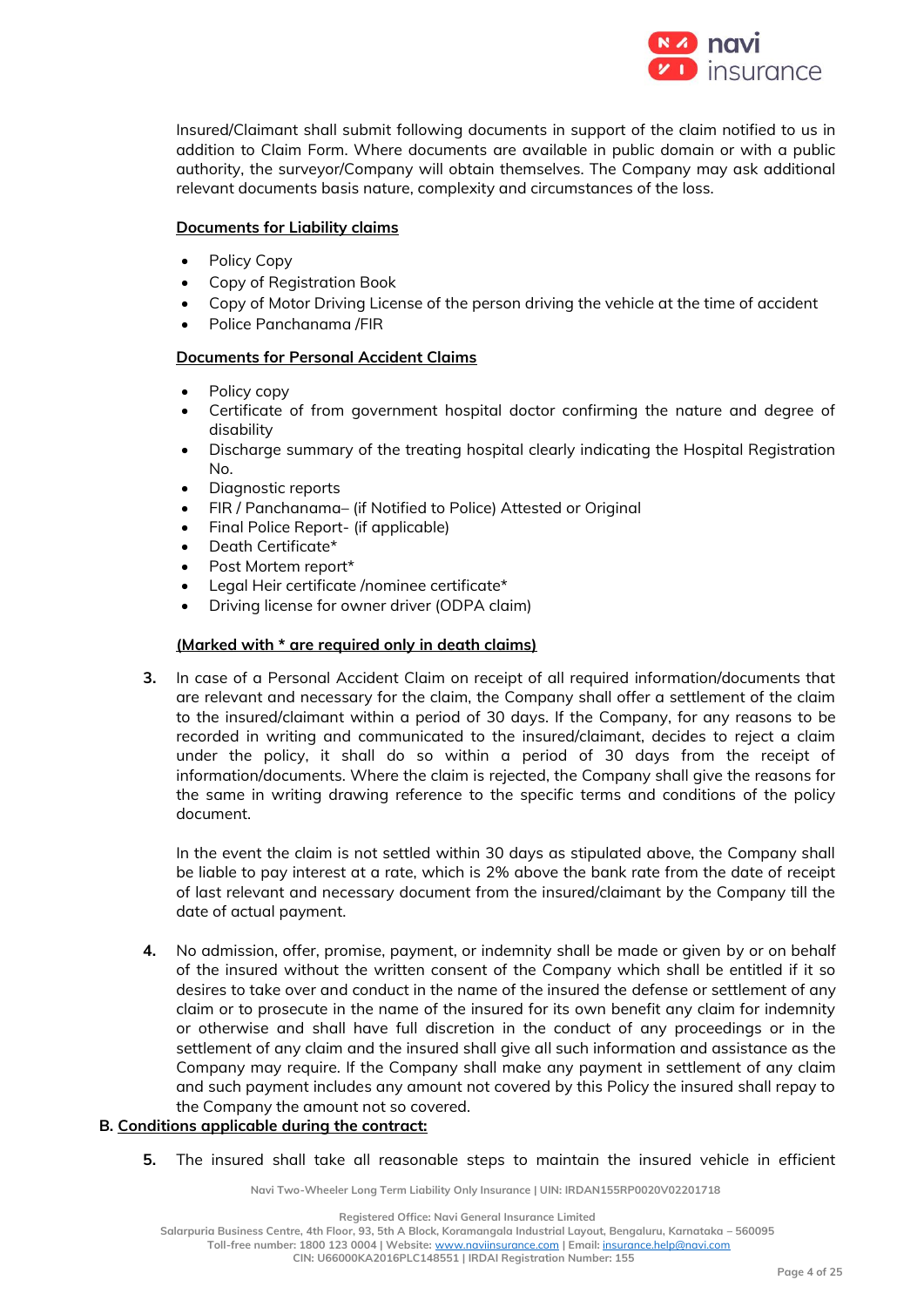

condition and the company shall have at all times free and full access to examine the insured vehicle or any part thereof or any driver or employee of the insured.

**6.** The Company may cancel the policy by sending fifteen days' notice by recorded delivery to the insured at insured's last known address on the grounds of misrepresentation, fraud, non-disclosure of material facts or non-cooperation. In the event of cancellation of this Policy on grounds of misrepresentation, fraud, non-disclosure of material facts, the policy shall stand cancelled ab-initio and there will be no refund of premium. In the event the policy is cancelled on the grounds of non-cooperation of the insured or insured has initiated cancellation of the policy subject to proof of insurance elsewhere and surrender of original certificate of insurance, then the premium shall be computed and retained in accordance with company's short period rate for the period the Policy has been in force provided no claim has occurred up to the date of cancellation. In the event a claim has occurred in which case there shall be no refund of premium. Return of the premium by the Company will be subject to retention of the minimum premium of Rs……. /- (or Rs……. /- in respect of vehicles specifically designed/modified for use by blind/handicapped/ mentally challenged persons). Where the ownership of the vehicle is transferred, the Policy cannot be cancelled unless evidence that the vehicle is insured elsewhere is produced. It is not permissible to cancel the liability only long term two wheeler insurance policy except in case of total loss; in case of cancellation under total loss. In case of total loss, premium for full unexpired year will be refunded.

| <b>PERIOD</b>                                 | % OF ANNUAL PREMIUM RATE |
|-----------------------------------------------|--------------------------|
| Not exceeding 1 month                         | 20%                      |
| Exceeding 1 month but not exceeding 2 months  | 30%                      |
| Exceeding 2 months but not exceeding 3 months | 40%                      |
| Exceeding 3 months but not exceeding 4 months | 50%                      |
| Exceeding 4 months but not exceeding 5 months | 60%                      |
| Exceeding 5 months but not exceeding 6 months | 70%                      |
| Exceeding 6 months but not exceeding 7 months | 80%                      |
| Exceeding 7 months but not exceeding 8 months | 90%                      |
| Exceeding 8 months                            | Full annual premium/rate |

### **SHORT PERIOD SCALE (FOR RETENTION OF PREMIUM)**

#### **Double Insurance**

When the insured vehicle is covered under another policy with identical cover, then the policy commencing later may be cancelled by the insured subject to the following.

If a vehicle is insured at any time with two different offices of the same insurer, 100% refund of premium of one policy shall be allowed by cancelling the later of the two policies. However, if the two policies are issued by two different insurers, the policy commencing later shall be cancelled by the insurer concerned and pro-rata refund of premium thereon shall be allowed.

If, however, due to requirements of Banks/Financial Institutions, intimated to the insurer in

**Navi Two-Wheeler Long Term Liability Only Insurance | UIN: IRDAN155RP0020V02201718**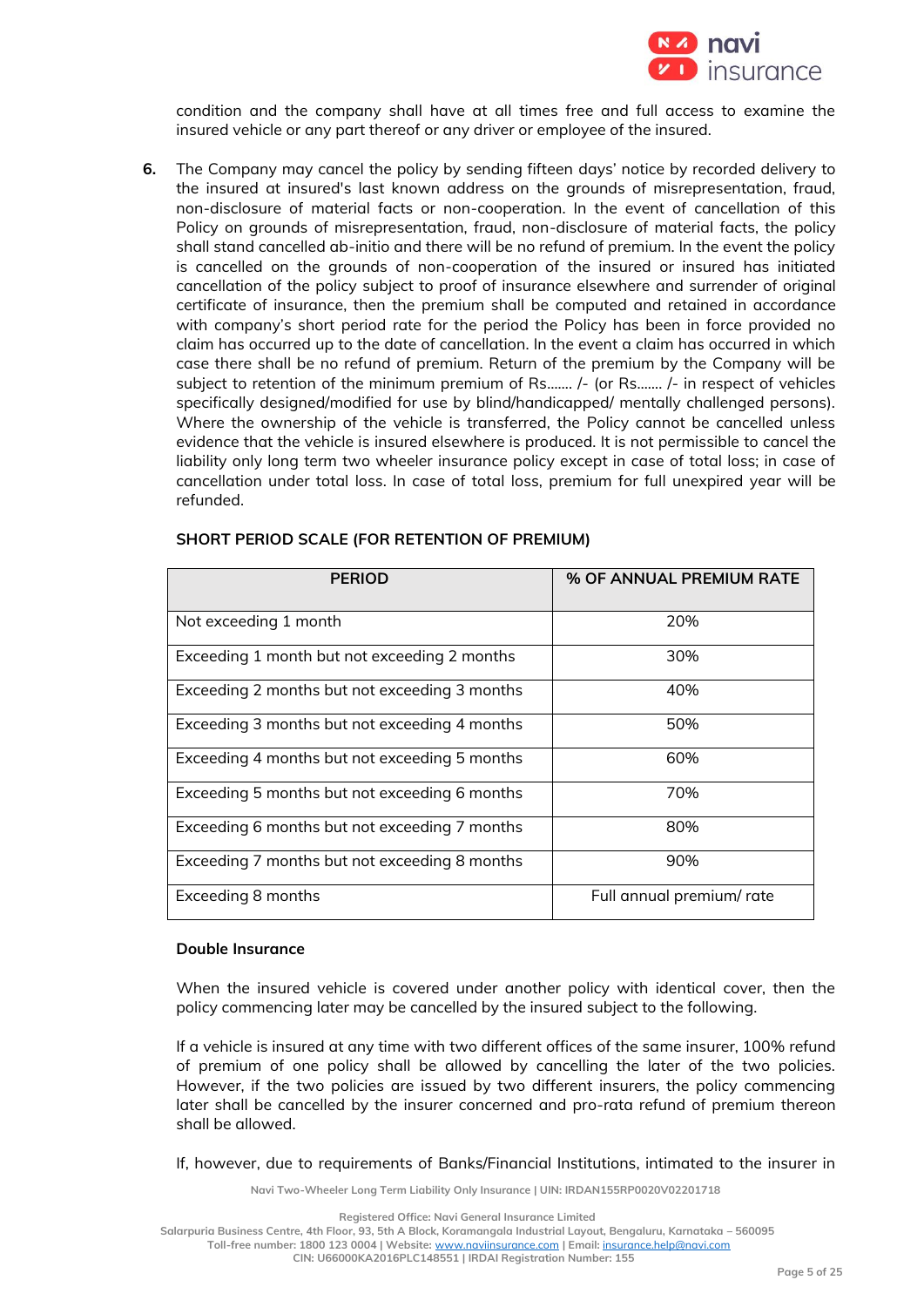

writing, the earlier dated policy is required to be cancelled, then refund of premium will be allowed after retaining premium at short period scale for the period the policy was in force prior to cancellation.

In all such eventualities, the minimum premium of Rs. \_\_\_\_\_\_\_\_\_\_\_ shall be retained.

In either case, no refund of premium shall be allowed for such cancellation if any claim has arisen on either of the policies during the period when both the policies were in operation, but prior to cancellation of one of the policies.

## **Cancellation of Long Term Two-Wheeler Policy:**

Long Term Two-Wheeler Policy cannot be cancelled under any circumstances (including double insurance) except in case of total loss of the vehicle. In case of total loss, premium for the full unexpired policy years will be refunded.

- **7.** If at the time of occurrence of an event that gives rise to any claim under this policy there is in existence any other insurance covering the same liability, the Company shall not be liable to pay or contribute more than its ratable proportion of any compensation, cost or expense.
- **8.** If any dispute or difference shall arise as to the quantum to be paid under this policy (liability being otherwise admitted), such difference shall independent of all other questions be referred to the decision of a sole arbitrator to be appointed in writing by the parties to the dispute or if they cannot agree upon a single arbitrator within 30 days of any party invoking Arbitration, the same shall be referred to a panel of three arbitrators comprising two arbitrators one to be appointed by each of the parties to the dispute / difference, and a third arbitrator to be appointed by such two arbitrators who shall act as the presiding arbitrator and Arbitration shall be conducted under and in accordance with the provisions of the Arbitration and Conciliation Act, 1996.

It is clearly agreed and understood that no difference or dispute shall be referable to Arbitration as hereinbefore provided, if the Company has disputed or not accepted liability under or in respect of this policy.

It is hereby expressly stipulated and declared that it shall be condition precedent to any right of action or suit upon this policy that the award by such arbitrator/ arbitrators of the amount of the loss or damage shall be first obtained.

It is also hereby further expressly agreed and declared that if the Company shall disclaim liability to the insured for any claim hereunder and such claim shall not, within twelve calendar months from the date of such disclaimer have been made the subject matter of a suit in a court of law, then the claim shall for all purposes be deemed to have been abandoned and shall not thereafter be recoverable hereunder.

**9.** In the event of the death of the sole insured, this policy will not immediately lapse but will remain valid for a period of three months from the date of the death of insured or until the expiry of this policy (whichever is earlier). During the said period, legal heir(s) of the insured to whom the custody and use of the Motor Vehicle passes may apply to have this Policy transferred to the name(s) of the heir(s) or obtain a new insurance policy for the Motor Vehicle.

Where such legal heir(s) desire(s) to apply for transfer of this policy or obtain a new policy for the vehicle such heir(s) should make an application to the Company accordingly within the aforesaid period. All such applications should be accompanied by: -

**Navi Two-Wheeler Long Term Liability Only Insurance | UIN: IRDAN155RP0020V02201718**

**Registered Office: Navi General Insurance Limited**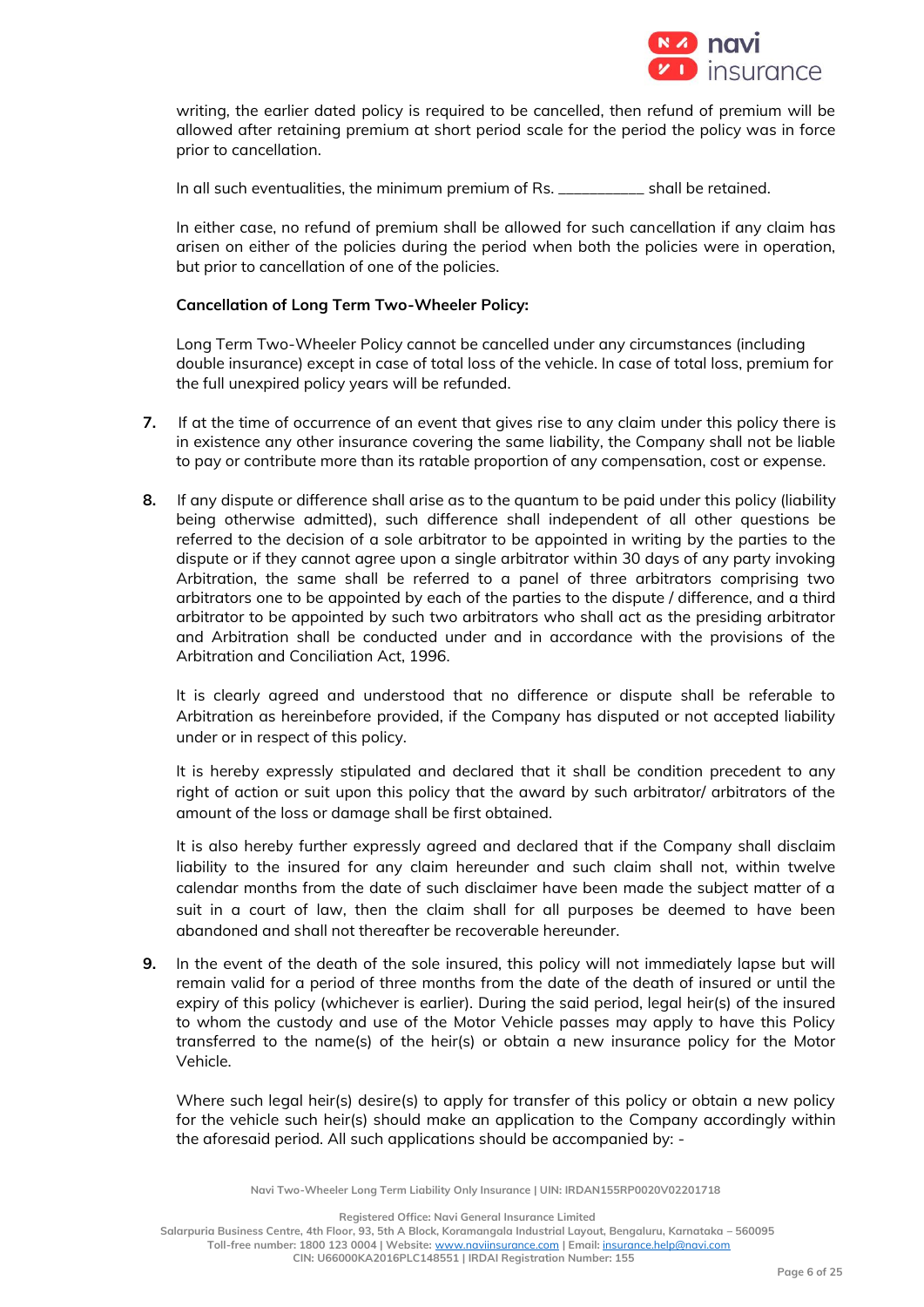

- **a)** Death Certificate in respect of the insured
- **b)** Proof of title to the vehicle
- **c)** Original Policy.

# **10. Transfer of ownership:**

On transfer of ownership the policy shall be deemed to be transferred in favour of the person to whom the motor vehicle is transferred with effect from the date of transfer. The transferee shall apply within fourteen days from the date of transfer in writing along with fresh proposal form duly filled up under recorded delivery to the insurer who has insured the vehicle, with the details of the registration of the vehicle, the date of transfer of the vehicle, the previous owner of the vehicle and the policy number for necessary changes in our record and issuance of fresh Certificate of Insurance.

# **11. Change of Vehicle:**

Vehicle insured under the policy can be substituted by another vehicle for the balance period of the policy subject to adjustment of premium, if any, on pro-rata basis from the date of substitution on submission of fresh proposal form. Where the vehicle so substituted is not a total loss, evidence in support of continuation of insurance on the substituted vehicle shall be submitted before such substitution.

## **12. Concession for Laid-Up Vehicles**

In case the vehicle is laid up in garage and not in use for a period of not less than two consecutive months then

**a)** A pro-rata returns of premium for the period during which the vehicle is so laid up will be credited to the insured in consideration of suspension of the insurer's liability under the policy during the period of lay-up.

The credited of premium will be deducted from the next renewal premium. This cannot be given as cash refund even if the policy is not renewed with the same insurer.

The calculation of the amount of the return premium will be made on the net premium on the date of issue of the policy or the date of renewal of the policy preceding the laying-up of the vehicle. OR

The expiry date of the current period of insurance under the policy will be extended for a period equal to the period the policy remained suspended on account of the layup.

The adoption of alternatives (a) or (b) above will be at the option of the insured. In either case, the insured will be required to pay Rs. 50/- towards administrative costs.

## **C. Conditions precedent to the Contract:**

**13.** The due observance and fulfillment of the terms, conditions and endorsement of this Policy in so far as they relate to anything to be done or complied with by the insured and the truth of the statements and answers in the said proposal shall be conditions precedent to any liability of the Company to make any payment under this Policy.

# **D. Conditions for renewal of contract:**

**Navi Two-Wheeler Long Term Liability Only Insurance | UIN: IRDAN155RP0020V02201718**

**Registered Office: Navi General Insurance Limited**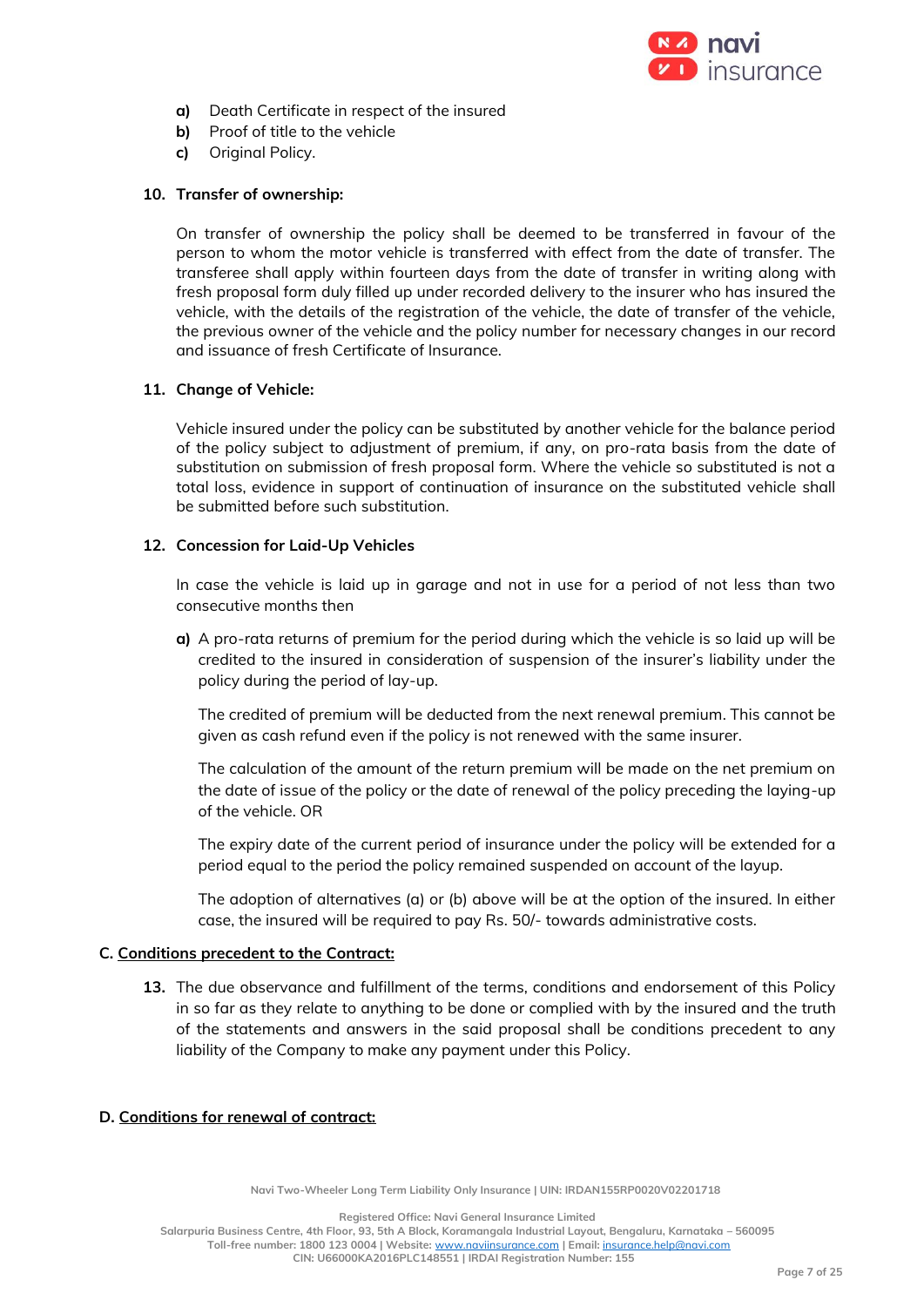

**14.** The Policy can be renewed on or before the end of the Policy Period subject to realization of renewal premium. However, We shall not be bound to give notice that such renewal is due. Also, We may exercise option of not renewing the policy on grounds of fraud, misrepresentation, non-cooperation, moral hazard or suppression of any material fact either at the time of taking the Policy or any time during the currency of the policy. Policy coverage, premium, and terms and conditions of the policy may change on renewal.

### **ENDORSEMENTS:**

(Attached to and forming part of Policy)

### **IMT.1. Extension of Geographical Area**

In consideration of the payment of an additional premium of Rs….it is hereby understood and agreed that notwithstanding anything contained in this Policy to the contrary the Geographical Area in this Policy shall from the.  $\ldots$  . . . to the. . . . . . . . (both days inclusive) be deemed to include \*

It is further specifically understood and agreed that such geographical extension excludes cover for damage to the vehicle insured / injury to its occupants / third party liability in respect of the vehicle insured during sea voyage / air passage for the purpose of ferrying the vehicle insured to the extended geographical area.

Subject otherwise to the terms exceptions conditions and limitations of this Policy.

\*Insert Nepal, Sri Lanka, Maldives, Bhutan, Pakistan, Bangladesh as the case may be

### **IMT.3. Transfer of Interest**

It is hereby understood and agreed that as from …/…/……. the interest in the Policy is transferred to and vested in ……….... of………………. carrying on or engaged in the business or profession of ……………. who shall be deemed to be the Insured and whose proposal and declaration dated. /…/…. shall be deemed to be incorporated in and to be the basis of this contract.

Provided always that for the purpose of the No Claim Bonus, no period during which the interest in this Policy has been vested in any previous insured shall accrue to the benefit of ....

Subject otherwise to the terms exceptions conditions and limitations of this Policy.

#### **IMT 4. Change of vehicle**

It is hereby understood and agreed that as from …/…. / …... the vehicle bearing Registration Number …………. is deemed to be deleted from the Schedule of the Policy and the vehicle with details specified hereunder is deemed to be included therein-

| Regd. No. Chassis | Engine/<br>No. | <b>Make</b> | Type of<br>Body | C.C. | Year of | <b>Seating</b><br>Capacity<br>Manufacture including Driver | <b>IDV</b> |
|-------------------|----------------|-------------|-----------------|------|---------|------------------------------------------------------------|------------|
|                   |                |             |                 |      |         |                                                            |            |

In consequence of this change, an extra / refund premium of Rs….... is charged/ allowed to the insured.

Subject otherwise to the terms exceptions conditions and limitations of this Policy.

**Navi Two-Wheeler Long Term Liability Only Insurance | UIN: IRDAN155RP0020V02201718**

**Registered Office: Navi General Insurance Limited**

**Salarpuria Business Centre, 4th Floor, 93, 5th A Block, Koramangala Industrial Layout, Bengaluru, Karnataka – 560095 Toll-free number: 1800 123 0004 | Website:** [www.naviinsurance.com](http://www.naviinsurance.com/) **| Email:** [insurance.help@navi.com](mailto:insurance.help@navi.com)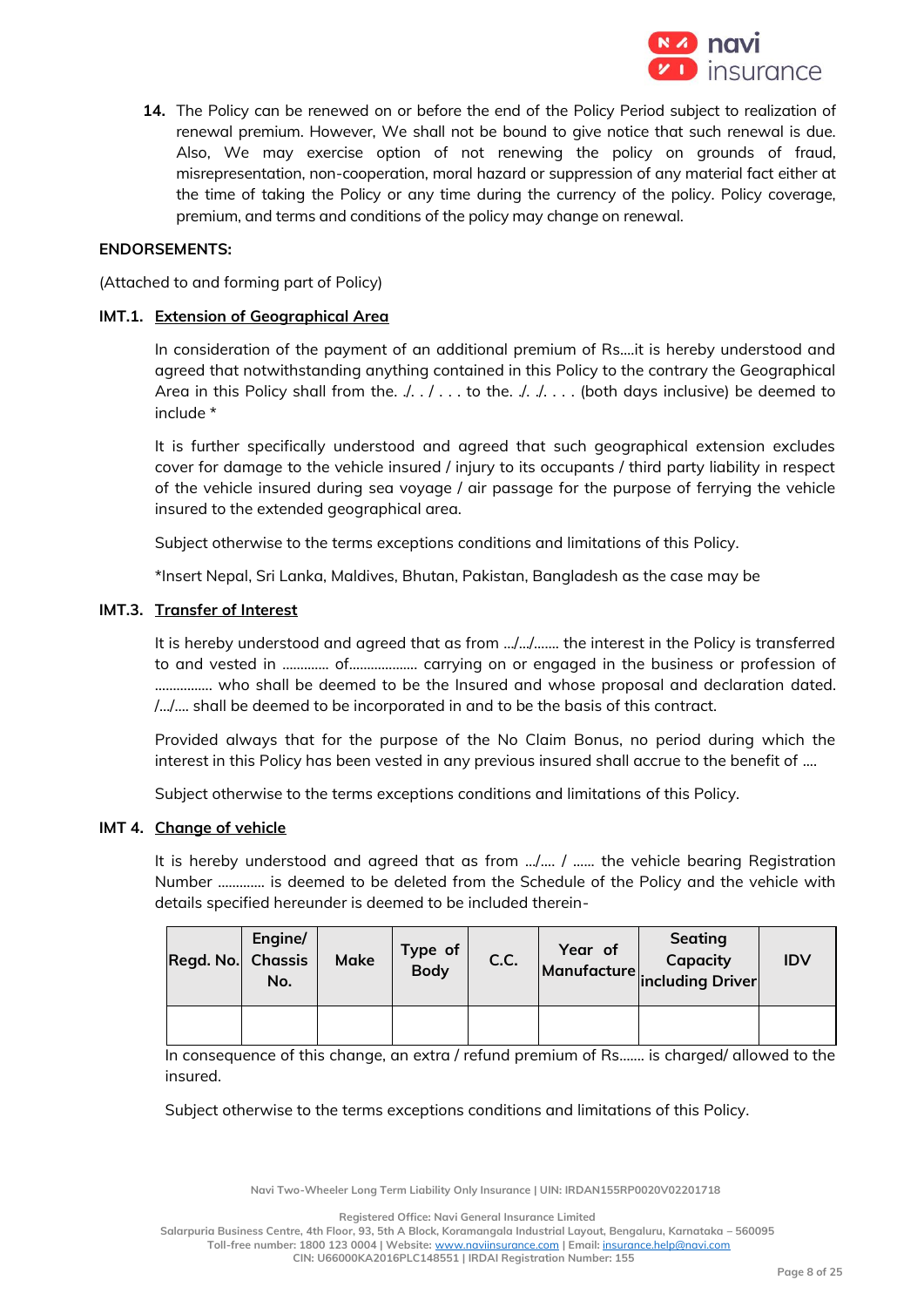

### **IMT. 11.A. Vehicles Laid Up (Lay-up period declared)**

Notwithstanding anything to the contrary contained herein it is hereby understood and agreed that from …/ …/…... to…/ …. /….. the vehicle insured is laid up in garage and not in use and during this period all liability of the insurer under this policy in respect of the vehicle insured is suspended in consideration whereof

- a) the insurer will deduct from the next renewal premium the sum of Rs………
- b) the period of insurance by this policy is extended to.…. /…../……. in view of the payment of an additional premium of Rs ……….

Subject otherwise to the terms exceptions conditions and limitations of this policy.

### **IMT. 11. B. Vehicles Laid Up (Lay-up period not declared)**

Notwithstanding anything to the contrary contained herein it is hereby understood and agreed that as from …. / ….. /….. the vehicle no. ………… insured hereunder is laid up in garage and not in use and liability of the insurer under this policy in respect of the said vehicle is suspended, Subject otherwise to the terms exceptions conditions and limitations of this Policy.

### **IMT. 11.C. Termination of the Undeclared Period of Vehicle Laid Up**

It is hereby understood and agreed that the insurance by this Policy in respect of vehicle no. ........... insured hereunder is reinstated in full of ....... /....../...... and the Endorsement IMT 11(B) attaching to this policy shall be deemed to be cancelled. It is further agreed that in consideration of the period during which the vehicle no. ..………………. has been out of use.

- a) The insurer will deduct from the next renewal premium the sum of Rs………
- b) The period of insurance by this policy is extended to.…. /…./……. in view of the payment of an additional premium of Rs ……….

Subject otherwise to the terms exceptions conditions and limitations of this policy.

### **IMT.13. Use of Vehicle within Insured's Own Premises**

It is hereby understood and agreed that the Company shall not be liable in respect of the vehicle insured while the vehicle is being used elsewhere than in the Insured's premises except where the vehicle is specifically required for a mission to fight a fire.

For the purposes of this endorsement "Use confined to own premises" shall mean use only on Insured's premises to which public have no general right of access.

## **IMT.14. Use of Vehicle Confined to Site**

It is hereby understood and agreed that the insurer shall not be liable in respect of the vehicle insured while it is being used elsewhere than on site to which the public have no general right of access and the vehicle is not required to be registered under the Motor Vehicles Act, 1988.

## **IMT.15.Personal Accident Cover to the Insured or any Named Person other than Paid Driver or Cleaner**

In consideration of the payment of an additional premium, it is hereby agreed and understood that the Company undertakes to pay compensation on the scale provided below for bodily injury as hereinafter defined sustained by the Insured person in direct connection with the

**Navi Two-Wheeler Long Term Liability Only Insurance | UIN: IRDAN155RP0020V02201718**

**Registered Office: Navi General Insurance Limited**

**Salarpuria Business Centre, 4th Floor, 93, 5th A Block, Koramangala Industrial Layout, Bengaluru, Karnataka – 560095**

**Toll-free number: 1800 123 0004 | Website:** [www.naviinsurance.com](http://www.naviinsurance.com/) **| Email:** [insurance.help@navi.com](mailto:insurance.help@navi.com)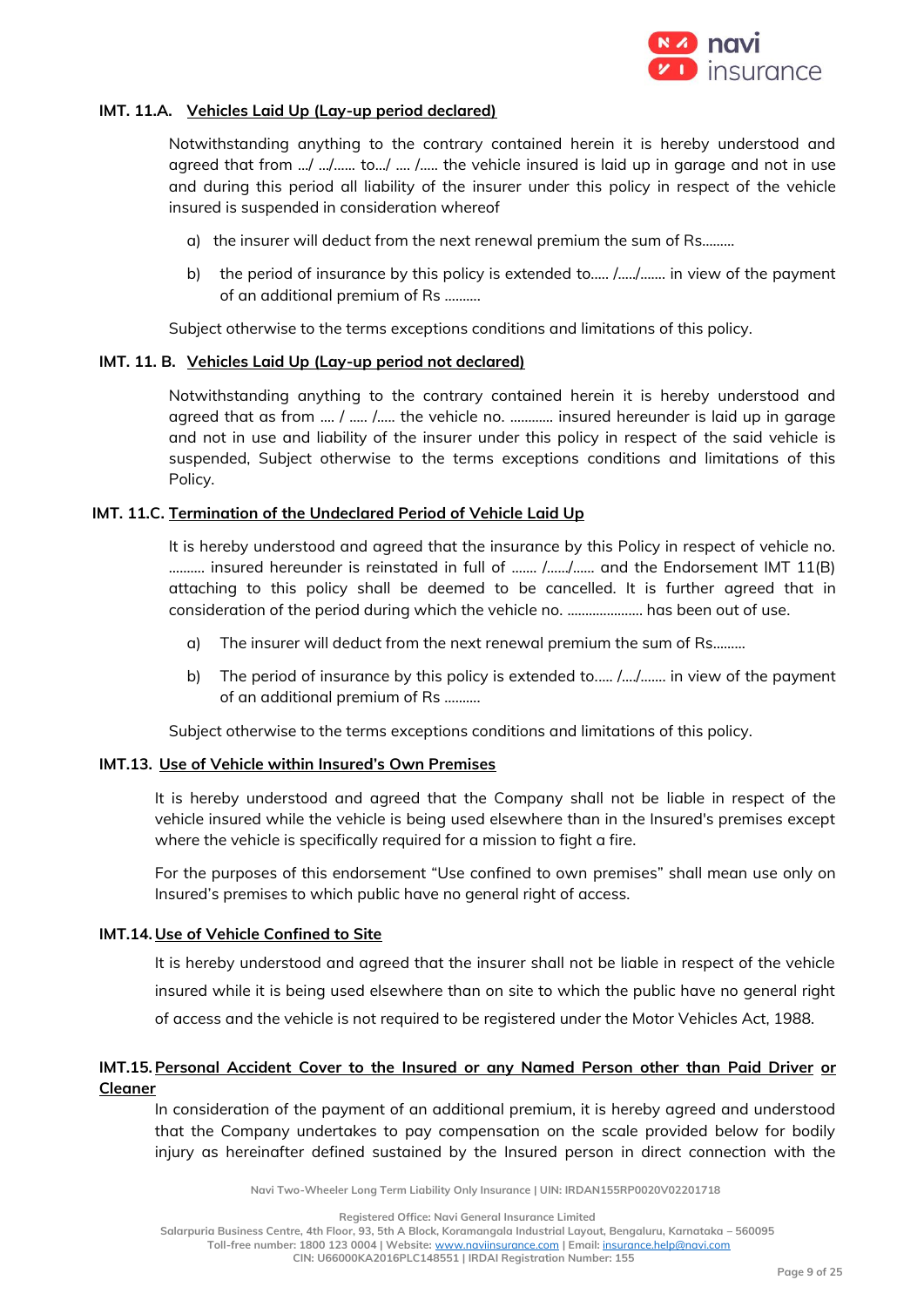

vehicle insured, or whilst mounting and dismounting from or traveling in the vehicle insured and caused by violent accidental external and visible means which independently of any other cause shall within six calendar months of the occurrence of such injury result in: -

|      | <b>Details of Injury</b>                                                   | Scale of<br>Compensation |
|------|----------------------------------------------------------------------------|--------------------------|
|      | Death                                                                      | 100%                     |
| ii)  | Loss of two limbs or sight of two eyes or one limb and sight of<br>one eye | 100%                     |
| iii) | Loss of one limb or sight of one eye                                       | 50%                      |
| iv)  | Permanent Total Disablement from injuries other than named<br>above        | 100%                     |

### **Provided always that:**

- **(1)** compensation shall be payable under only one of the items (i) to (iv) above in respect of any such person arising out of any one occurrence and total liability of the Company shall not in the aggregate exceed the sum of Rs.... …. during any one period of insurance in respect of any such person.
- **(2)** no compensation shall be payable in respect of death or injury directly or indirectly wholly or in part arising or resulting from or traceable to (a) intentional self-injury, suicide or attempted suicide physical defect or infirmity or (b) an accident happening whilst such person is under the influence of intoxicating liquor or drugs.
- **(3)** such compensation shall be payable only with the approval of the Insured named in the Policy and directly to the injured person or his/her legal representative(s) whose receipt shall be a full discharge in respect of the injury of such person.

Subject otherwise to the terms exceptions conditions and limitations of this Policy.

## **IMT.16. Personal Accident to Unnamed Passengers other than Insured and the Paid Driver or Cleaner**

In consideration of the payment of an additional premium, it is hereby understood and agreed that the Company undertakes to pay compensation on the scale provided below for bodily injuries hereinafter defined sustained by any passenger other than the Insured and/or the paid driver, attendant or cleaner and/or a person in the employ of the Insured coming within the scope of the Workmen's Compensation Act, 1923 and subsequent amendments of the said Act and engaged in and upon the service of the Insured at the time such injury is sustained whilst mounting into, dismounting from or traveling in the insured motor car and caused by violent accidental external and visible means which independently of any other cause shall within three calendar months of the occurrence of such injury result in :-

|      | Details of Injury                                                          | Scale of<br>Compensation |
|------|----------------------------------------------------------------------------|--------------------------|
|      | Death                                                                      | 100%                     |
| ii)  | Loss of two limbs or sight of two eyes or one limb and sight<br>of one eye | 100%                     |
| iii) | Loss of one limb or sight of one eye                                       | 50%                      |
| iv)  | Permanent Total Disablement from injuries other than<br>named above        | 100%                     |

**Navi Two-Wheeler Long Term Liability Only Insurance | UIN: IRDAN155RP0020V02201718**

**Registered Office: Navi General Insurance Limited**

**Salarpuria Business Centre, 4th Floor, 93, 5th A Block, Koramangala Industrial Layout, Bengaluru, Karnataka – 560095 Toll-free number: 1800 123 0004 | Website:** [www.naviinsurance.com](http://www.naviinsurance.com/) **| Email:** [insurance.help@navi.com](mailto:insurance.help@navi.com)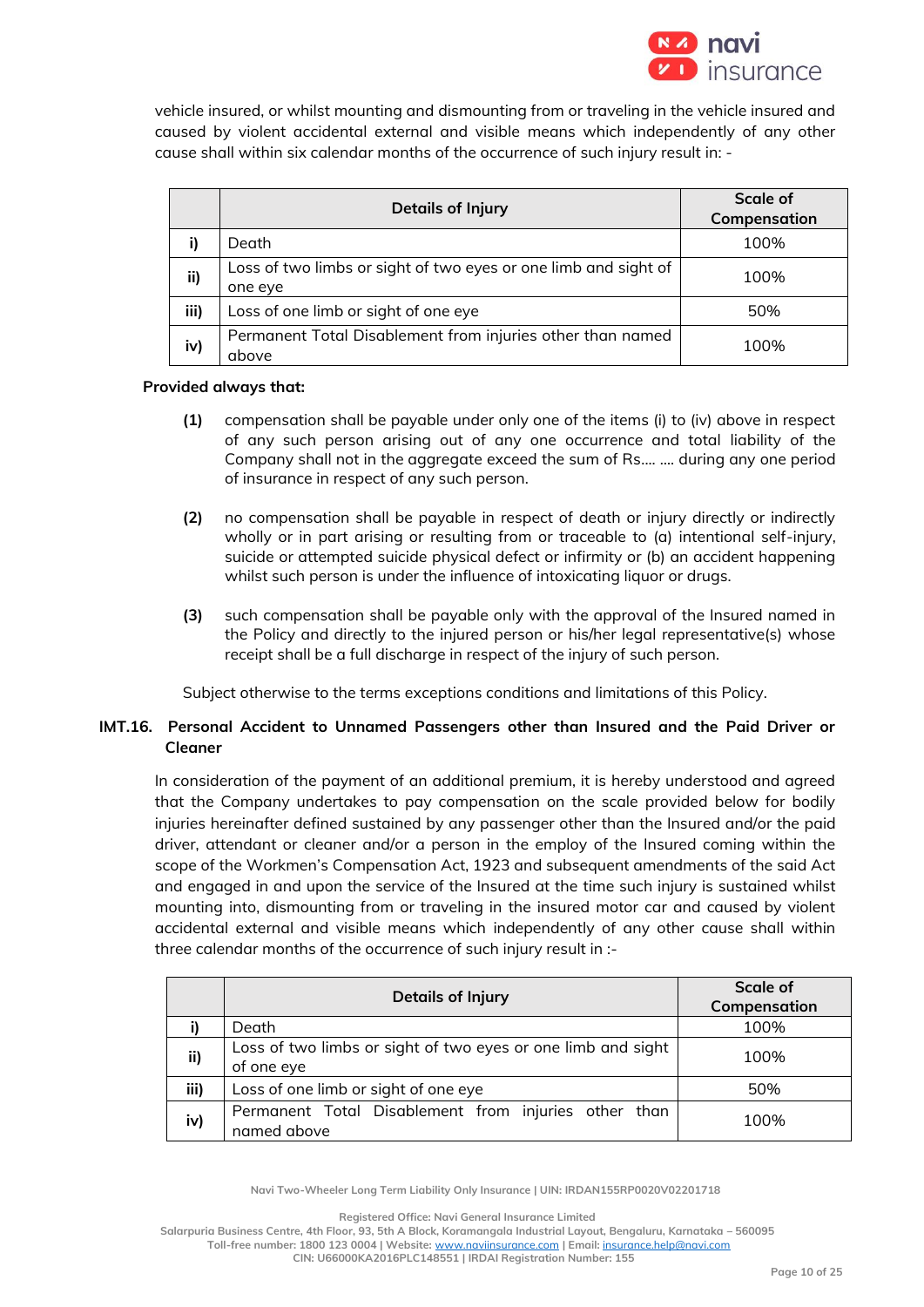

### **Provided always that:**

- **(1)** compensation shall be payable under only one of the items (i) to (iv) above in respect of any such person arising out of any one occurrence and total liability of the Company shall not in the aggregate exceed the sum of Rs.... …. \* during any one period of insurance in respect of any such person.
- **(2)** no compensation shall be payable in respect of death or injury directly or indirectly wholly or in part arising or resulting from or traceable to (a) intentional self-injury, suicide or attempted suicide physical defect or infirmity or (b) an accident happening whilst such person is under the influence of intoxicating liquor or drugs.
- **(3)** such compensation shall be payable only with the approval of the Insured named in the Policy and directly to the injured person or his/her legal representative(s) whose receipt shall be a full discharge in respect of the injury of such person.
- **(4)** not more than … persons/passengers are in the vehicle insured at the time of occurrence of such injury. Subject otherwise to the terms exceptions conditions and limitations of this Policy.

Subject otherwise to the terms exceptions conditions and limitations of this Policy.

### **IMT.17. Personal Accident Cover to Paid Drivers, Cleaners and Conductors**

In consideration of the payment of an additional premium, it is hereby understood and agreed that the Company undertakes to pay compensation on the scale provided below for bodily injury as hereinafter defined sustained by the paid driver/cleaner/conductor in the employ of the Insured in direct connection with the vehicle insured whilst mounting into dismounting from or traveling in the insured vehicle and caused by violent accidental external and visible means which independently of any other cause shall within six calendar months of the occurrence of such injury result in :-

|      | <b>Details of Injury</b>                                                   | <b>Scale of Compensation</b> |
|------|----------------------------------------------------------------------------|------------------------------|
|      | Death                                                                      | 100%                         |
| ii)  | Loss of two limbs or sight of two eyes or one limb<br>and sight of one eye | 100%                         |
| iii) | Loss of one limb or sight of one eye                                       | 50%                          |
| iv)  | Permanent Total Disablement from injuries other<br>than named above        | 100%                         |

#### **Provided always that:**

- **(1)** compensation shall be payable under only one of the items (i) to (iv) above in respect of any such person arising out of any one occurrence and total liability of the Company shall not in the aggregate exceed the sum of Rs.... during any one period of insurance in respect of any such person.
- **(2)** no compensation shall be payable in respect of death or injury directly or indirectly wholly or in part arising or resulting from or traceable to (a) intentional self-injury suicide or attempted suicide physical defect or infirmity or (b) an accident happening whilst such person is under the influence of intoxicating liquor or drugs.

**Navi Two-Wheeler Long Term Liability Only Insurance | UIN: IRDAN155RP0020V02201718**

**Registered Office: Navi General Insurance Limited**

**Salarpuria Business Centre, 4th Floor, 93, 5th A Block, Koramangala Industrial Layout, Bengaluru, Karnataka – 560095 Toll-free number: 1800 123 0004 | Website:** [www.naviinsurance.com](http://www.naviinsurance.com/) **| Email:** [insurance.help@navi.com](mailto:insurance.help@navi.com)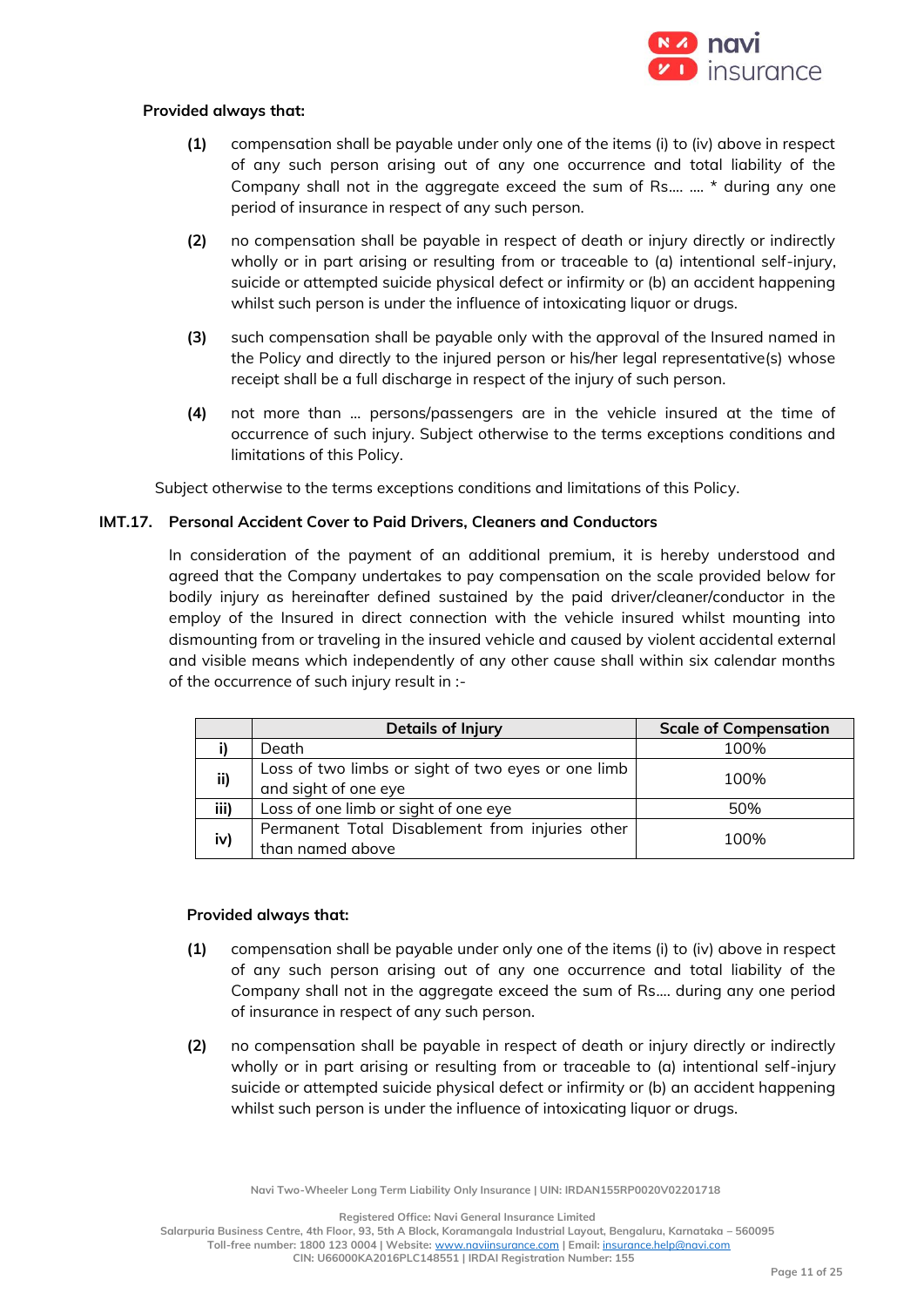

**(3)** such compensation shall be payable only with the approval of the Insured named in the Policy and directly to the injured person or his/her legal representative(s) whose receipt shall be a full discharge in respect of the injury of such person.

Subject otherwise to the terms exceptions conditions and limitations of this Policy.

## **IMT.18. Personal Accident to Unnamed Hirer and Unnamed Pillion Passengers**

In consideration of the payment of an additional premium, it is hereby understood and agreed that the Company undertakes to pay compensation to any unnamed hirer/ driver/ any unnamed pillion/ sidecar passenger\* on the scale provided below for bodily injury caused by violent accidental external and visible means whilst mounting into/onto and/or dismounting from or traveling in/on the vehicle insured which independently of any other cause shall within three calendar months of the occurrence of such injury result in :-

|      | <b>Details of Injury</b>                                                   | <b>Scale of Compensation</b> |
|------|----------------------------------------------------------------------------|------------------------------|
|      | Death                                                                      | 100%                         |
| ii)  | Loss of two limbs or sight of two eyes or one limb<br>and sight of one eye | 100%                         |
| iii) | Loss of one limb or sight of one eye                                       | 50%                          |
| iv)  | Permanent Total Disablement from injuries other<br>than named above        | 100%                         |

### **Provided always that:**

- (1) compensation shall be payable under only one of the items (i) to (iv) above in respect of any such person arising out of any one occurrence and total liability of the Company shall not in the aggregate exceed the sum of Rs... during any one period of insurance in respect of any such person.
- (2) no compensation shall be payable in respect of death or injury directly or indirectly wholly or in part arising or resulting from or traceable to (a) intentional self-injury suicide or attempted suicide physical defect or infirmity or (b) an accident happening whilst such person is under the influence of intoxicating liquor or drugs.
- (3) such compensation shall be payable only with the approval of the Insured named in the Policy and directly to the injured person or his/her legal representative(s) whose receipt shall be a full discharge in respect of the injury of such person.
- (4) not more than …. persons/passengers are in the vehicle insured at the time of occurrence of such injury.

Subject otherwise to the terms exceptions conditions and limitations of this Policy.

## **IMT.20. Reduction in the Limit of Liability for Property Damage**

It is hereby understood and agreed that notwithstanding anything to the contrary contained in the policy the Company's liability is limited to Rs. 6000/- (Rupees six thousand only) for damage to property other than the property belonging to the Insured or held in trust or in custody or control of the Insured

In consideration of this reduction in the limit of liability a reduction in premium of Rs.... is hereby made to the Insured.

Subject otherwise to the terms conditions limitations and exceptions of the Policy.

**Navi Two-Wheeler Long Term Liability Only Insurance | UIN: IRDAN155RP0020V02201718**

**Registered Office: Navi General Insurance Limited**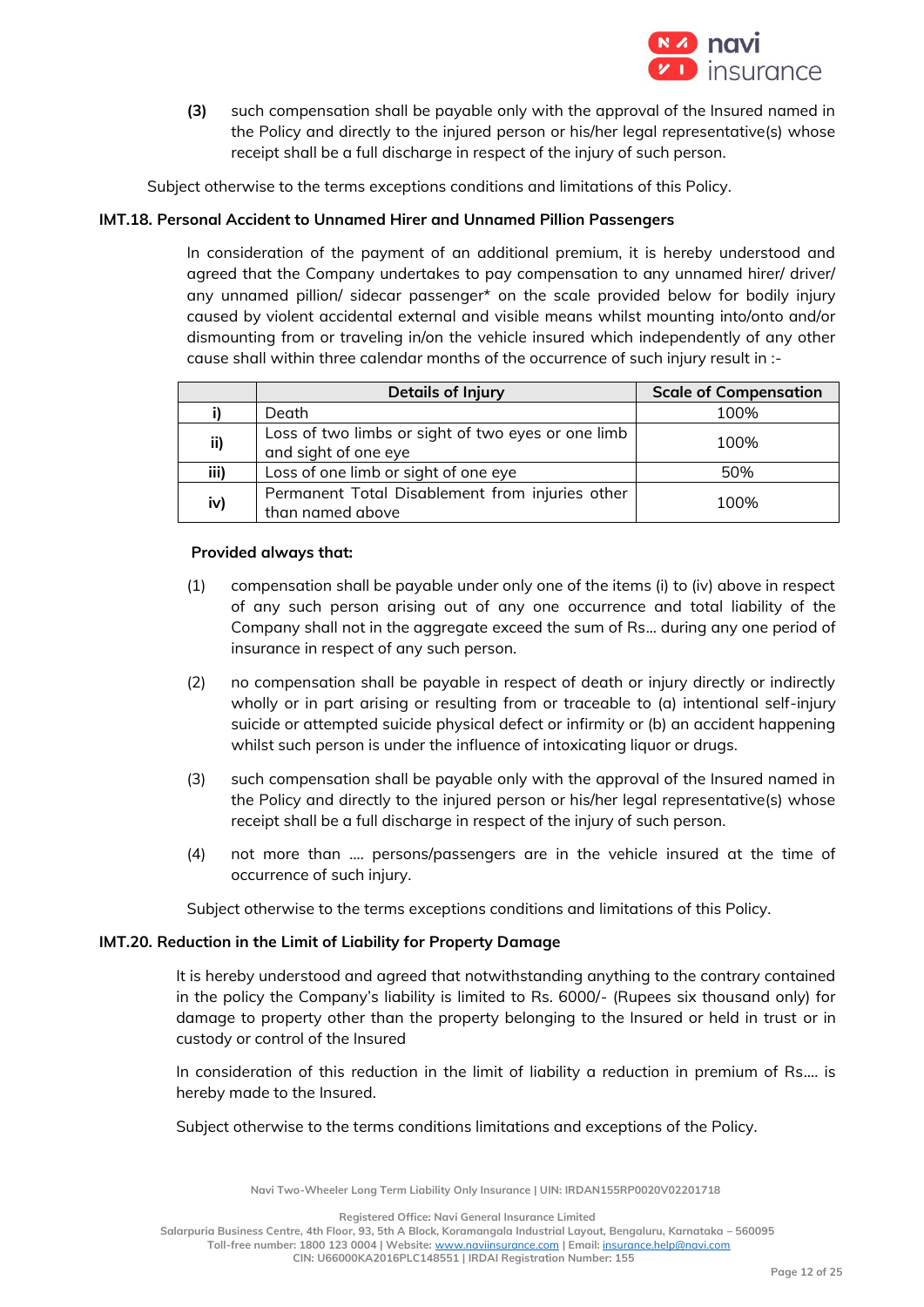

## **IMT.28. Legal Liability to Paid Driver and/or Conductor and /or Cleaner employed in Connection with the Operation of Insured Vehicle**

In consideration of an additional premium of Rs. 50/- notwithstanding anything to the contrary contained in the Policy it is hereby understood and agreed that the Company shall indemnify the Insured against the insured's legal liability under the Workmen's Compensation Act, 1923 , the Fatal Accidents Act, 1855 or at Common Law and subsequent amendments of these Acts prior to the date of this Endorsement in respect of personal injury to any paid driver and/or conductor and/or cleaner whilst engaged in the service of the Insured in such occupation in connection with the vehicle insured herein and will in addition be responsible for all costs and expenses incurred with its written consent.

### **Provided always that:**

- **(1)** This Endorsement does not indemnify the Insured in respect of any liability in cases where the Insured holds or subsequently effects with any insurer or group of insurers a Policy of Insurance in respect of liability as herein defined for Insured's general employees;
- **(2)** The Insured shall take reasonable precautions to prevent accidents and shall comply with all statutory obligations;
- **(3)** The Insured shall keep record of the name of each paid driver conductor cleaner or persons employed in loading and/or unloading and the amount of wages and salaries and other earnings paid to such employees and shall at all times allow the Company to inspect such records on demand.

(Not applicable for Private Cars/Motorised Two Wheelers not used for hire or reward.)

**(4)** In the event of the Policy being cancelled at the request of the Insured no refund of the premium paid in respect of this Endorsement will be allowed.

Subject otherwise to the terms conditions limitations and exceptions of the Policy except so far as necessary to meet the requirements of the Motor Vehicles Act, 1988.

# **IMT.29. Legal Liability to Employees of the Insured other than Paid Driver and / or Conductor and / or Cleaner who may be Travelling or Driving in Employer's Car**

In consideration of the payment of an additional premium  $@$  Rs.50/- per employee insured notwithstanding anything to the contrary contained in the Policy it is hereby understood and agreed that the Company will indemnify the Insured against the Insured's liability at Common Law and Statutory Liability under the Fatal Accidents Act,1855 for compensation (including legal costs of any claimant) for death of or bodily injury to any employee (other than paid drivers) of the within named Insured being carried in or upon or entering in or getting on to or alighting from or driving the vehicle insured.

Provided that in the event of an accident whilst the vehicle insured is carrying more than.... employees of the Insured (including the driver) the Insured shall repay to the Company a ratable proportion of the total amount payable by the Company by the reason of this endorsement in respect of accident in connection with such vehicle insured.

Subject otherwise to the terms, conditions limitations and exceptions of this policy.

**Navi Two-Wheeler Long Term Liability Only Insurance | UIN: IRDAN155RP0020V02201718**

**Registered Office: Navi General Insurance Limited**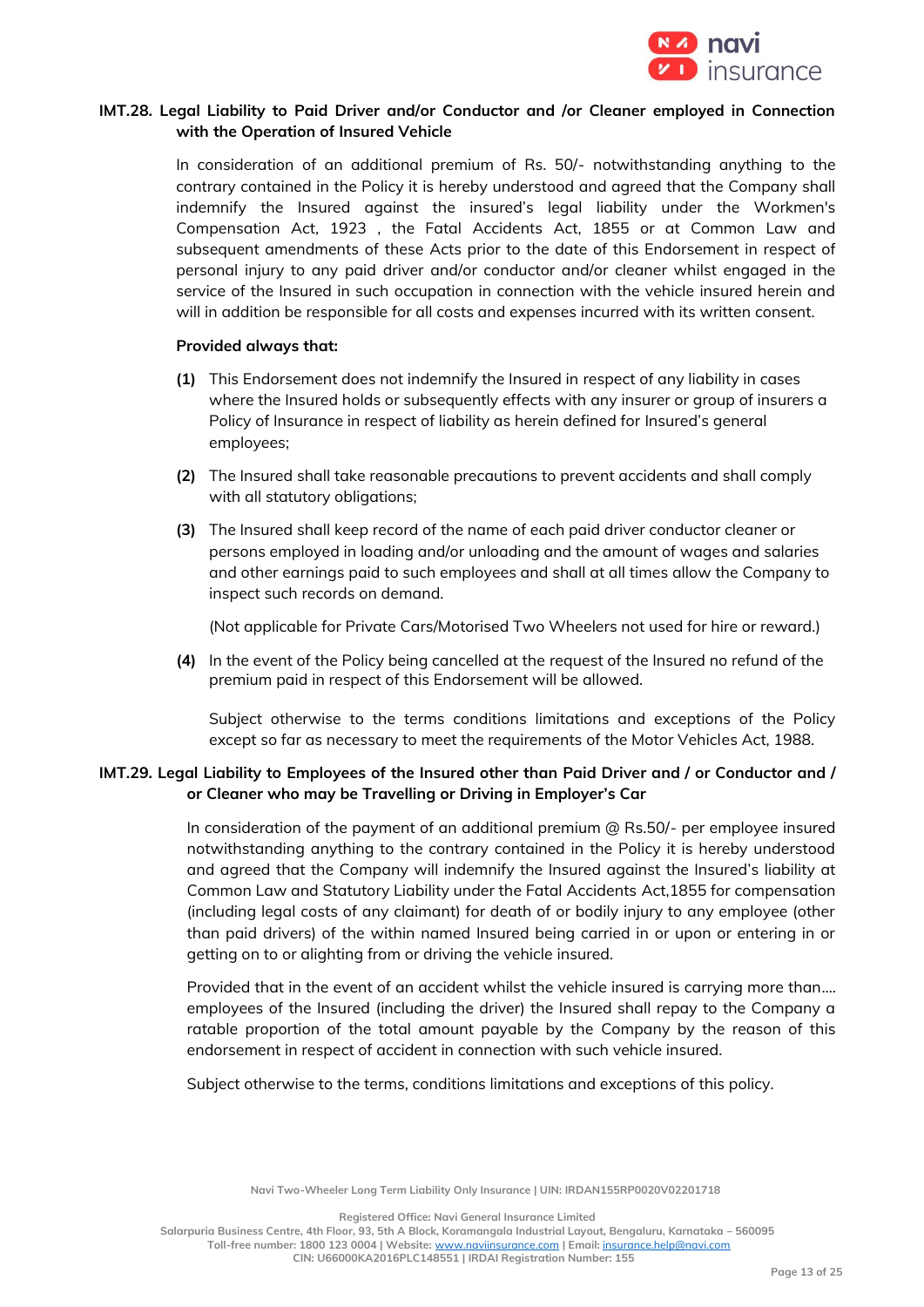

## **IMT. 30. TRAILERS.**

In consideration of the payment of an additional premium it is hereby understood and agreed that the indemnity granted by this policy shall extend to apply to the Trailer (Registration No.......)"

### *Provided always that*

- a. the term "Trailer" shall not include its contents or anything contained thereon.
- b. such indemnity shall not apply in respect of death or bodily injury to any person being conveyed by the said Trailer otherwise than by reason of or in pursuance of a contract of employment.

Subject otherwise to the terms, conditions limitations and exceptions of this Policy.

#### **IMT.31. Reliability Trials and Rallies**

In consideration of the payment of an additional premium it is hereby understood and agreed that in the indemnity granted by this Policy is extended to apply whilst the vehicle insured is engaged in ……………………….to be held at ………………… on or about the date of. /../…. under the auspices of …………………………….

#### **Provided that –**

- **(a)** No indemnity shall be granted by this Endorsement to ……………………………….
- **(b)** This Policy does not cover use for organized racing, pace making, or speed testing.
- **(c)** During the course of the ………., the Company shall not be liable in respect of death of or bodily injury to any person being carried in or upon or entering or getting on to or alighting from the vehicle insured at the time of the occurrence of the event out of which any claim arises.

Provided that if the Company shall make any payment in exercise of its discretion under condition No. 3 of the Policy in settlement of any claim and such payment includes the amount for which the Insured is responsible by reason of this Endorsement the Insured shall repay to the Company forthwith the amount for which the insured is so responsible.

For the purpose of this Endorsement the expression "claim" shall mean a claim or series of claims arising out of one event.

Subject otherwise to the terms, conditions limitations and exceptions of this Policy.

#### **IMT.32. Accidents to Soldiers / Sailors / Airmen Employed As Drivers**

In consideration of the payment of an additional premium of Rs  $100/-$ \* it is hereby understood and agreed that in the event of any Soldier/Sailor/Airman employed by the Insured to drive the vehicle insured being injured or killed whilst so employed, this policy will extend to relieve the Insured of his liability to indemnify Ministry of Defense under the respective Regulations.

Subject otherwise to the terms, conditions limitations and exceptions of this Policy.

**Navi Two-Wheeler Long Term Liability Only Insurance | UIN: IRDAN155RP0020V02201718**

**Registered Office: Navi General Insurance Limited**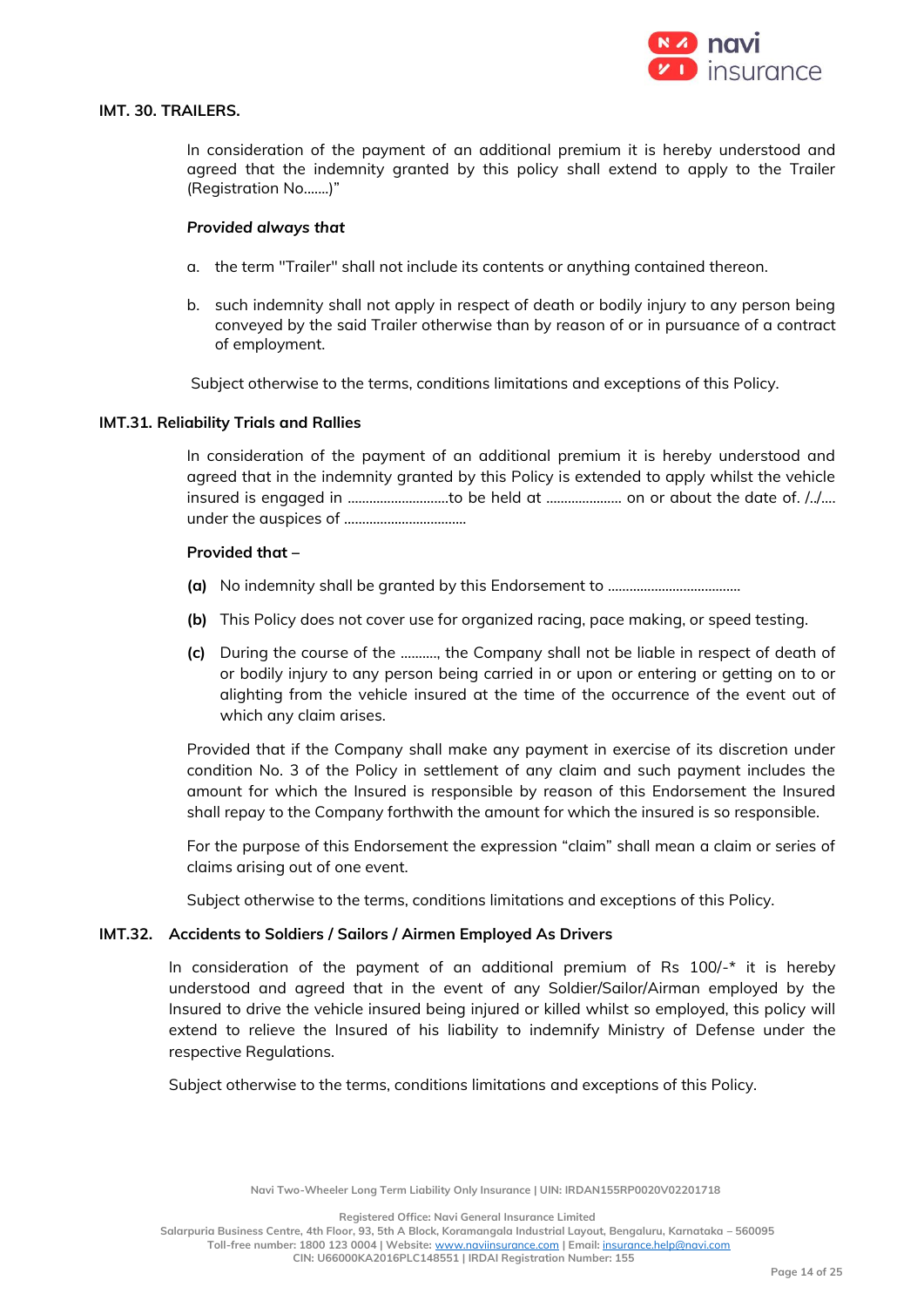

### **IMT.34. Use of Commercial Type Vehicles for Both Commercial & Private Purposes**

In consideration of the payment of an additional premium of Rs.……. and notwithstanding anything to the contrary contained herein it is hereby understood and agreed that

- **(I)** The insurer will indemnify the insured against his legal liability under Common Law and Statutory Liability under the Fatal Accidents Act, 1855 in respect of death of or bodily injury to any person not being an employee of the insured nor carried for hire or reward, whilst being carried in or upon or entering or mounting or alighting from any motor vehicle described in the Schedule to this Policy.
- **(II)** This Policy shall be operative whilst any vehicle described in the Schedule hereto is being used by the insured or by any other person with the permission of the Insured for social, domestic, or pleasure purposes.

Whilst any such vehicle is being so used the insurer will in terms and subject to the limitations of and for the purposes of Section II of this policy treat as though he were the Insured person using such vehicle provided that such person -

- **1)** shall as though he were the insured observe, fulfill and be subject to the terms, provisions, conditions and endorsements of this Policy in so far as they apply.
- **2)** has not been refused any Motor Vehicle Insurance or continuance thereof by any insurer.

Subject otherwise to the terms, conditions limitations and exceptions of this Policy.

### **IMT. 35. Hired Vehicles – Driven by Hirer**

It is hereby understood and agreed that notwithstanding anything to the contrary contained in this Policy unless the vehicle insured is being driven by or is for the purpose of being driven by the insured in the charge of the within named insured or a driver in the insured's employment, the policy shall only be operative whilst the vehicle insured is let on hire by the insured to any person (hereinafter called the Hirer) who: -

- **(i)** shall have entered into a hire contract with the insured and who prior to such hiring shall have satisfactorily completed and signed a supplementary proposal form\*\*.
- **(ii)** shall have satisfied the insured
	- **a)** that the vehicle insured will only be driven by a duly licensed driver whose license has not been endorsed;
	- **b)** that such driver has not been refused Motor Insurance nor had his/her insurance policy been cancelled nor had special conditions imposed nor had increased premium demanded from him/her by reason of claims experience.

It is also understood and agreed that whilst the vehicle insured is let on hire to the Hirer the insurer shall not be liable –

If the expenditure incurred by the Insurer shall include the amount for which the Insured is responsible hereunder, such amount shall be repaid by the insured to the Insurer forthwith.

For the purpose of this endorsement the expression "Claim" shall mean a claim or series of claims arising out of one cause in respect of the vehicle.

If the vehicle is used by the Hirer for carriage of passengers for hire or reward.

Further it is agreed that the insured shall forward to the insurer the supplementary proposal referred to above, completed by the Hirer immediately after receipt thereof which proposal as well as that referred to in this policy shall be the basis of the contract expressed in this

**Navi Two-Wheeler Long Term Liability Only Insurance | UIN: IRDAN155RP0020V02201718**

**Salarpuria Business Centre, 4th Floor, 93, 5th A Block, Koramangala Industrial Layout, Bengaluru, Karnataka – 560095 Toll-free number: 1800 123 0004 | Website:** [www.naviinsurance.com](http://www.naviinsurance.com/) **| Email:** [insurance.help@navi.com](mailto:insurance.help@navi.com)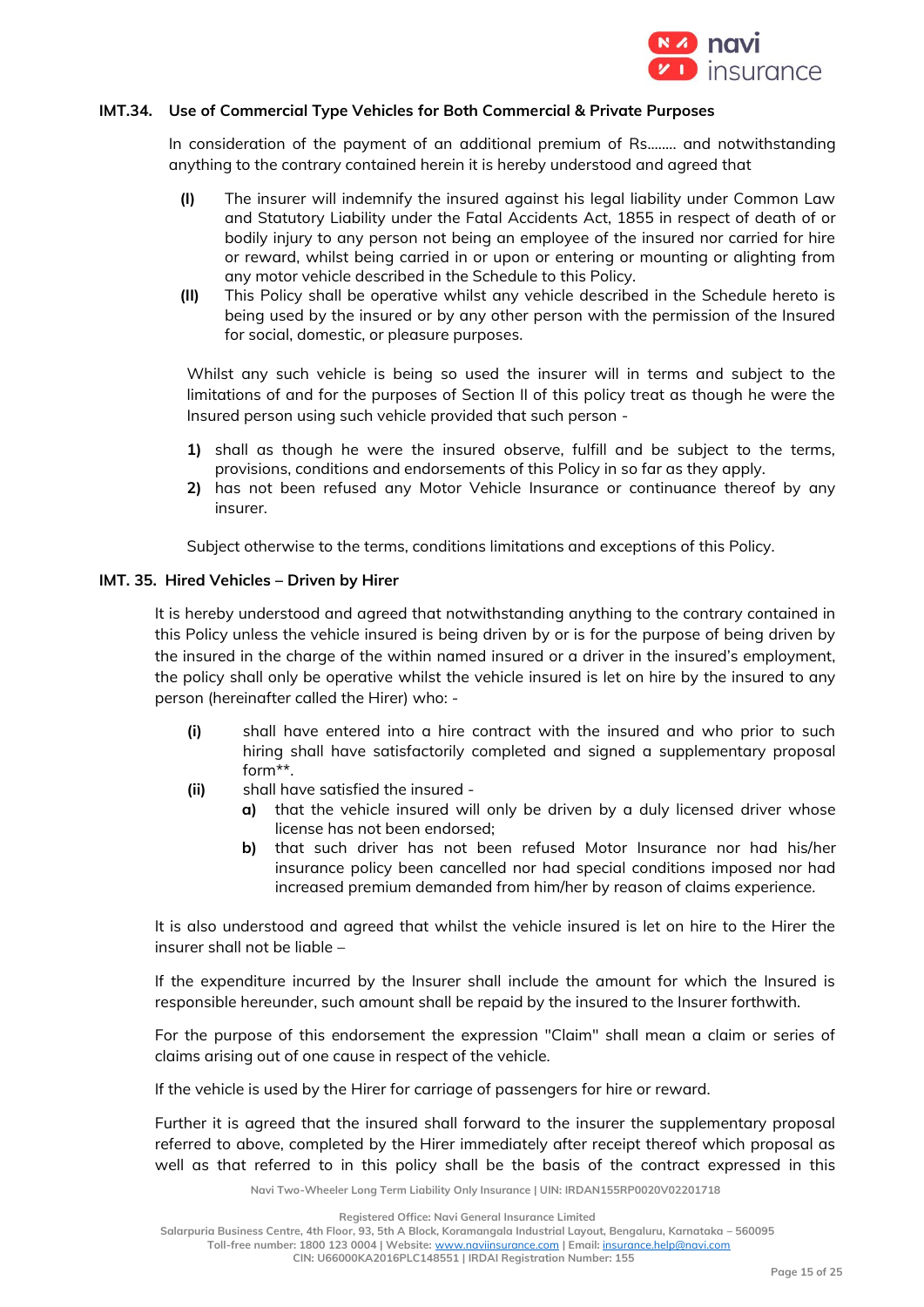

endorsement so far as it relates to the indemnity which is operative whilst the vehicle is let on hire to such Hirer.

Subject otherwise to the terms, exceptions, conditions and limitations of this Policy.

## **IMT 36 Indemnity to Hirer - Package Policy - Negligence of the insured or Hirer.**

It is hereby declared and agreed that the company will indemnify any hirer of the vehicle insured against loss, damage and liability as defined in this Policy arising in connection with the vehicle insured by reason of the negligence of the within named insured or of any employee of such insured while the vehicle insured is let on hire.

Provided that any such hirer shall as though he/she were the insured observe fulfill and be subject to the terms, exceptions, conditions and limitations of this policy in so far as they apply.

## **IMT 37 Legal Liability to Non-Fare Paying Passengers other than Statutory Liability except the Fatal Accidents Act, 1855**

In consideration of the payment of an additional premium of Rs…… and notwithstanding anything to the contrary contained in Section II-1 (b) and (c) it is hereby understood and agreed that the Company Will Indemnify the Insured against his legal liability other than liability under the Statute (except the Fatal Accidents Act 1855) in respect of death of or bodily injury to: -

- **i)** Any employee of the within named insured who is not a workman within the meaning of the Workmen's Compensation Act prior to date of this endorsement and not being carried for hire or reward.
- **ii)** Any other person not being carried for hire or reward provided that the person is
	- **a)** charterer or representative of the charterer of the truck
	- **b)** Any other person directly connected with the journey in one form or other being carried in or upon or entering or mounting or alighting from any Motor Vehicle described in the schedule of the policy.

Subject otherwise to the terms exceptions conditions and limitation of this policy.

#### **IMT 37 A. Legal Liability to Non-Fare Paying Passengers who are not employees of the Insured**

In consideration of the paying of an additional premium of Rs…. and notwithstanding anything to the contrary contained in Section II-1 (c) it is hereby understood and agreed that the company will indemnify the insured against his legal liability other than liability under statute (except Fatal Accidents Act 1855) in respect of death or bodily injury to any person not being an employee of the insured and not carried for hire or reward provided that the person is

- **a)** charterer or representative of the charterer of the truck.
- **b)** Any other person directly connected with the journey in one form or the other being carried in or upon or entering or mounting or alighting from vehicle insured described in the SCHEDULE OF THIS POLICY.

Subject otherwise to the terms exceptions conditions and limitations of this policy.

## **IMT. 38. Legal Liability to Fare paying Passengers excluding liability for accidents to employees of the Insured arising out of and in the course of their employment**

#### **(Commercial and Motor Trade Vehicles only)**

In consideration of an additional premium of Rs....... and subject otherwise to the terms, exceptions, conditions and limitations of this Policy, the insurer will indemnify the insured against liability at Law for compensation (including Law Costs of any claimant) for death of

**Navi Two-Wheeler Long Term Liability Only Insurance | UIN: IRDAN155RP0020V02201718**

**Registered Office: Navi General Insurance Limited**

**Salarpuria Business Centre, 4th Floor, 93, 5th A Block, Koramangala Industrial Layout, Bengaluru, Karnataka – 560095**

**Toll-free number: 1800 123 0004 | Website:** [www.naviinsurance.com](http://www.naviinsurance.com/) **| Email:** [insurance.help@navi.com](mailto:insurance.help@navi.com)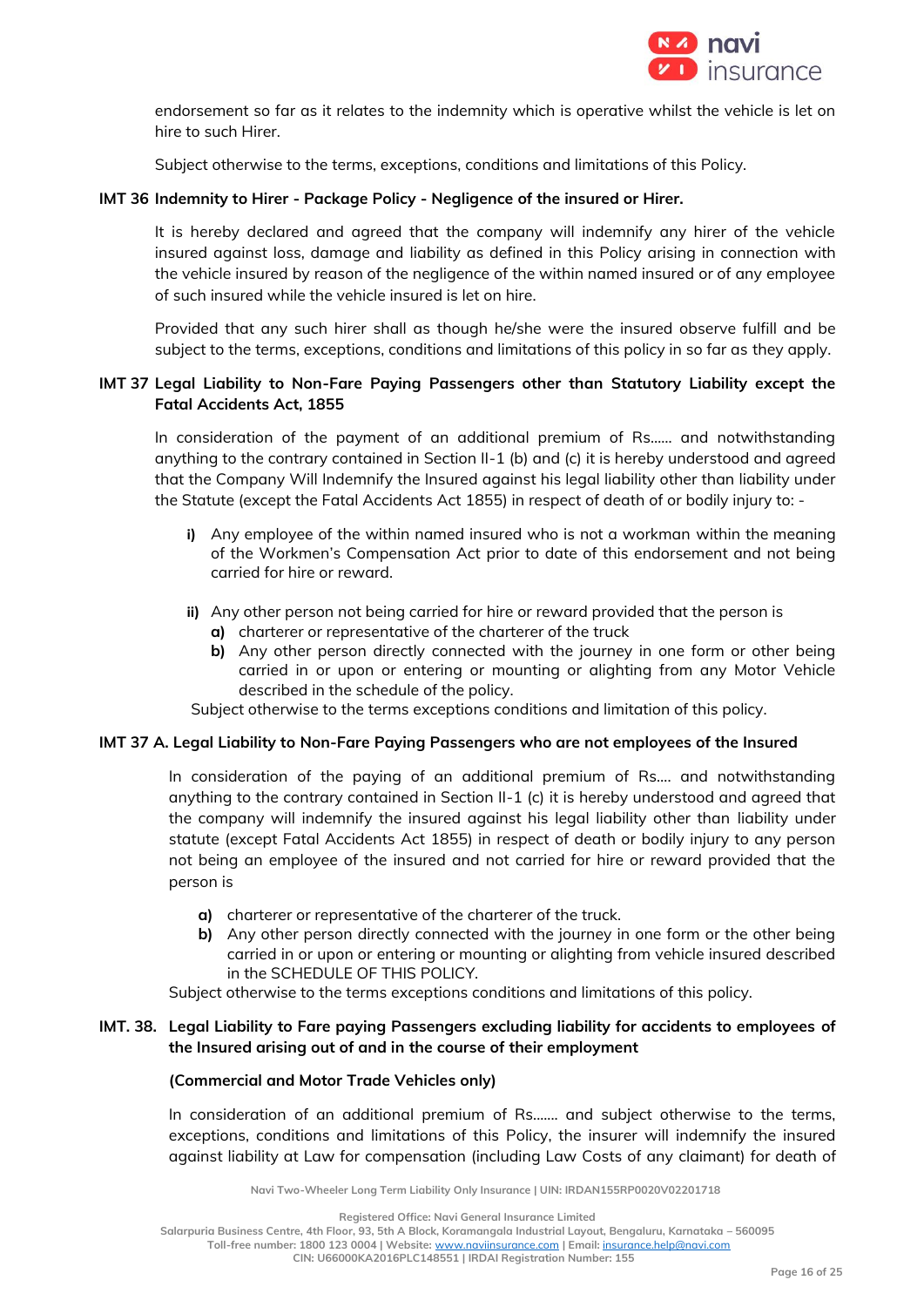

or bodily injury to any person other than a person excluded under general exception being carried in or upon or entering or mounting or alighting from the Motor Vehicle.

Provided always that in the event of an accident occurring whilst the Motor Vehicle is carrying more than the number of persons mentioned in the Schedule hereto as being the licensed carrying capacity of that vehicle in addition to the conductor if any then the insured shall repay to the Insurer rateable proportion of the total amount which would be payable by the Insurer by reason of this endorsement if not more than the said number of persons were carried in the Motor Vehicle.

Provided further that in computing the number of persons for the purpose of this endorsement any 3 children not exceeding 15 years of age will be reckoned as two persons and any children in arms not exceeding 3 years of age will be disregarded.

Provided further that in the event of Policy being cancelled at the request of the insured no refund of premium paid in respect of this endorsement will be allowed.

Subject otherwise to the terms, exceptions, conditions and limitations of this Policy.

## **IMT. 39. Legal Liability to persons employed in connection with the operation and/or maintaining and/or Loading and/or Unloading of Motor Vehicles.**

In consideration of the payment of an additional premium of  $*$ ....... it is hereby understood and agreed that notwithstanding anything contained herein to the contrary the insurer shall indemnify the insured against his legal liability under the Workmen's Compensation Act, 1923 or at Common Law in respect of personal injury to any paid driver (or cleaner or conductor or person employed in loading/or unloading but in any case not exceeding seven in number including driver and cleaner) whilst engaged in the service of the insured in such occupation in connection with the .... and not exceeding seven in number and will in addition be responsible for all costs and expenses incurred with its written consent.

## **Provided always that: -**

- **(1)** this Endorsement does not indemnify the insured in respect of any liability in cases where the insured holds or subsequently effects with any insurer or Group of Underwriters a Policy of Insurance in respect of liability as herein defined for his general employees.
- **(2)** the insured shall take reasonable precautions to prevent accidents and shall comply with all statutory obligations.
- **(3)** the insured shall keep a record of the name of each driver cleaner conductor or person employed in loading and/or unloading and the amount of wages salary and other earnings paid to such employees and shall at times allow the insurer to inspect such record.
- **(4)** in the event of the Policy being cancelled at the request of the insured no refund of the premium paid in respect of this Endorsement will be allowed.

The premium to be calculated at the rate of Rs50/- per driver and/or cleaner or conductor and/or person employed in loading and/or unloading but not exceeding the number permitted by the Motor Vehicles Act 1988 including driver and cleaner.

Subject otherwise to the terms exceptions conditions and limitations of this Policy except so far as necessary to meet the requirements of the Motor Vehicles Act, 1988.

**Navi Two-Wheeler Long Term Liability Only Insurance | UIN: IRDAN155RP0020V02201718**

**Registered Office: Navi General Insurance Limited**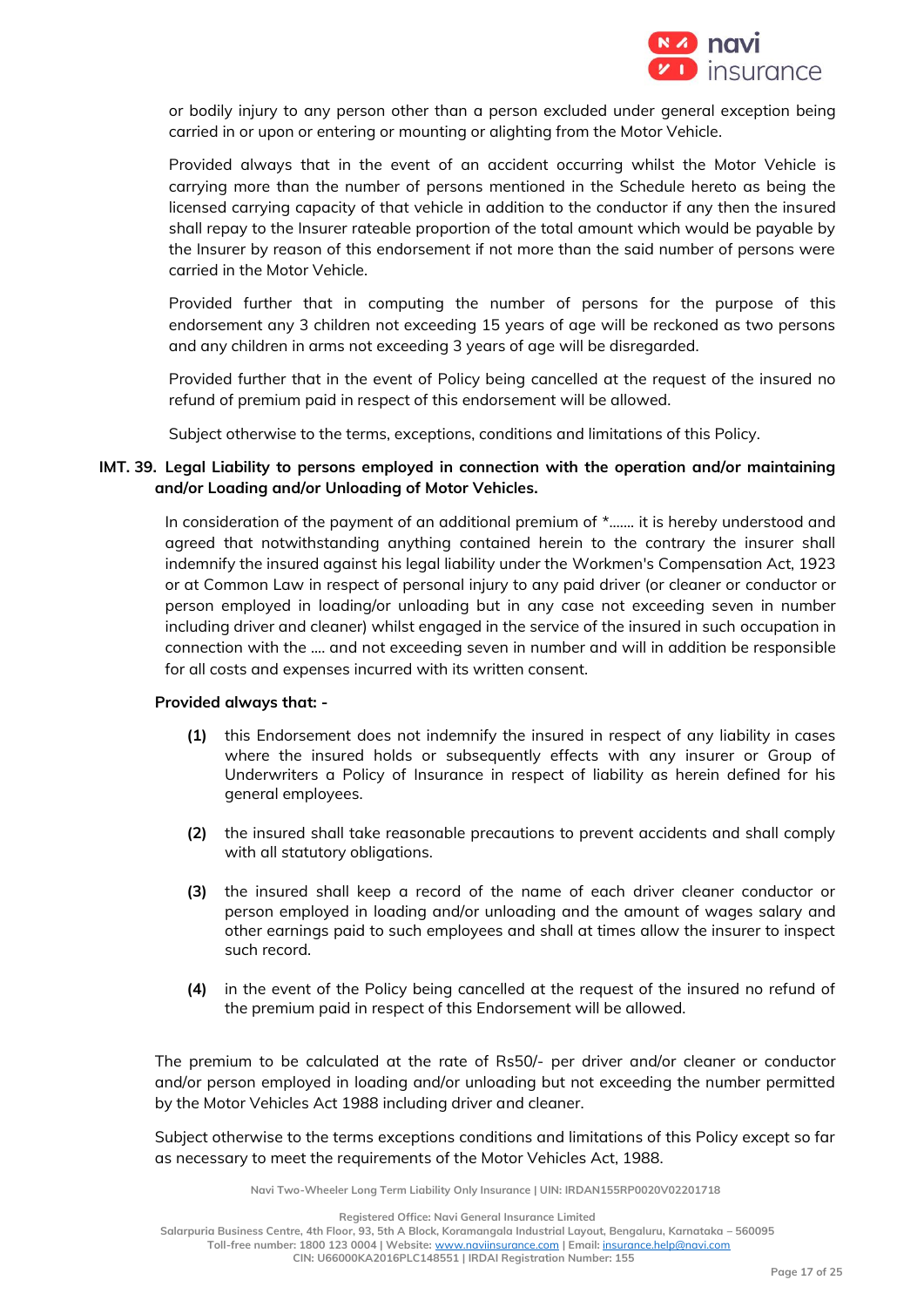

## **IMT. 39 A. Legal Liability under the Workmen's Compensation Act, 1923 in respect of the carriage of more than six employees (Excluding the Driver) in goods carrying vehicles.**

In consideration of the payment of an additional premium it is hereby understood and agreed that notwithstanding anything to the contrary contained herein the company shall indemnify the insured against his legal liability under the Workmen's Compensation Act, 1923 and subsequent amendments to that Act prior to the date of this endorsement in respect of death of or bodily injury to any person (other than the paid driver) exceeding six in number whilst being carried in the Motor vehicle and will in addition be responsible for all costs and expenses incurred with its written consent.

## **Provided always that: -**

- **1.** the Company shall not be liable by virtue of this Endorsement to indemnify the insured in respect of any liability in cases where the insured holds or subsequently effects with any insurance company or group of Underwriters a Policy of Insurance in respect of liability as herein defined for his general employees and where the Insured has not obtained special permission from the registration authorities for carriage of more than six such employees.
- **2.** the insured shall take reasonable precautions to prevent accidents and shall comply with all statutory obligations.
- **3.** the insured shall keep a record of the name of each person employed in connection with the loading and unloading of the vehicles and the amount of wages salary and other earnings paid to such employees and shall at all times allow the Insurer to inspect such record.
- **4.** in the event of the Policy being cancelled at the request of the insured no refund of the premium paid in respect of this Endorsement will be allowed.

Subject otherwise to the terms exceptions, conditions and limitations of this Policy.

## **IMT. 40 Legal Liability to paid driver and/or Conductor and/or cleaner employed in connection with the operation of Motor vehicle.**

In consideration of the payment of an additional premium it is hereby understood and agreed that notwithstanding anything contained herein to the contrary the insurer shall indemnify insured against his legal liability under the **Workmen's Compensation Act, 1923 and subsequent amendments of that Act prior to the date of this endorsement, the Fatal Accidents Act, 1855 or at Common Law** in respect of personal injury to any paid driver and/or conductor and/or cleaner whilst engaged in the service of the insured in such occupation in connection with the vehicle insured and will in addition be responsible for all costs and expenses incurred with its written consent.

The premium to be calculated and paid while taking insurance of the vehicle concurred at the rate of Rs. 50/- per driver and/or conductor and/or cleaner.

#### **Provided always that: -**

- **(1)** this Endorsement does not indemnify the insured in respect of any liability in cases where the insured holds or subsequently effects with any insurer or Group of Underwriters a Policy of Insurance in respect of liability as herein defined for his general employees.
- **(2)** the insured shall take reasonable precautions to prevent accidents and shall

**Navi Two-Wheeler Long Term Liability Only Insurance | UIN: IRDAN155RP0020V02201718**

**Registered Office: Navi General Insurance Limited**

**Salarpuria Business Centre, 4th Floor, 93, 5th A Block, Koramangala Industrial Layout, Bengaluru, Karnataka – 560095 Toll-free number: 1800 123 0004 | Website:** [www.naviinsurance.com](http://www.naviinsurance.com/) **| Email:** [insurance.help@navi.com](mailto:insurance.help@navi.com)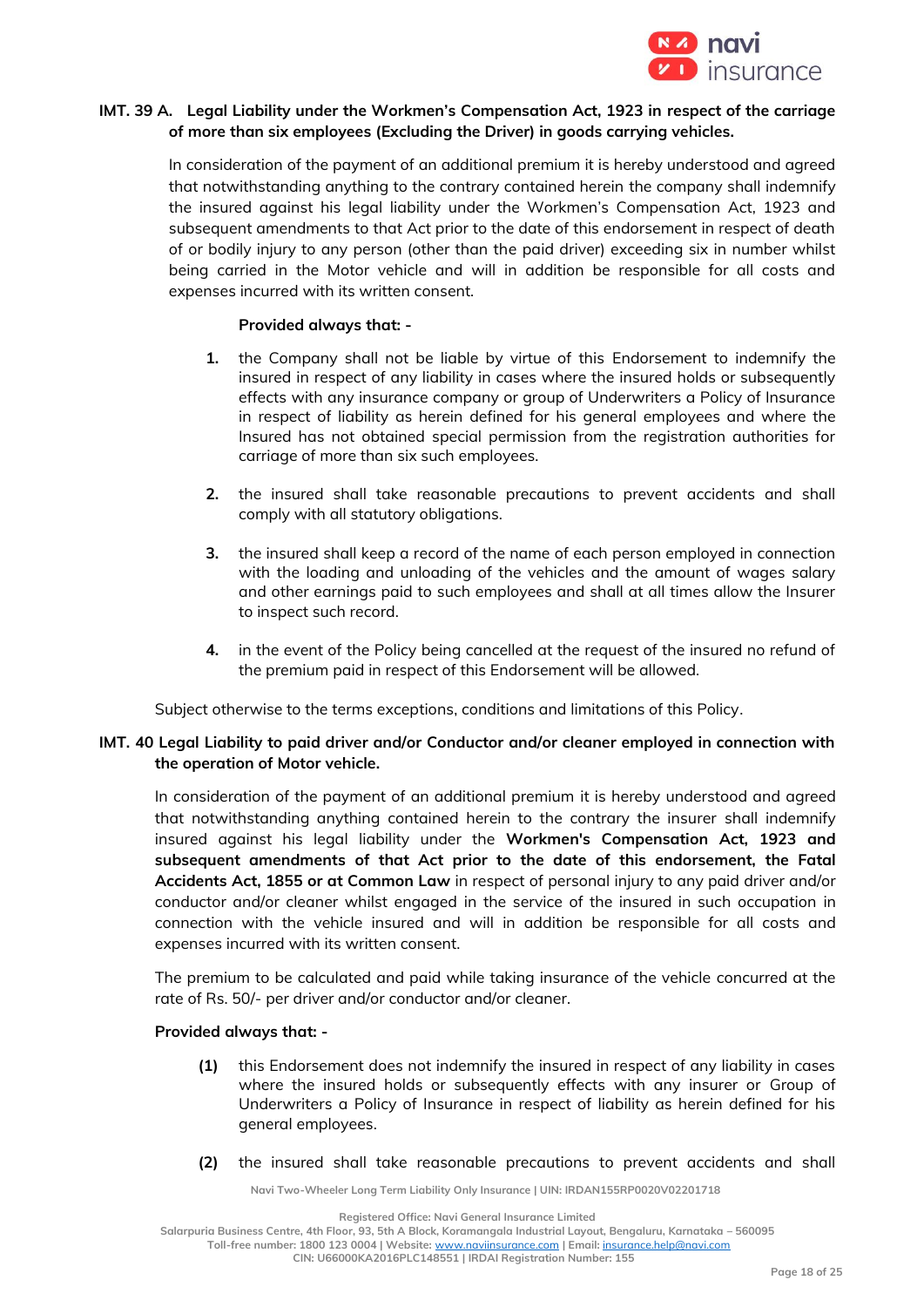

comply with all statutory obligations.

- **(3)** the insured shall keep a record of the name of each driver cleaner conductor or person employed in loading and/or unloading and the amount of wages salary and other earnings paid to such employees and shall at all times allow the insurer to inspect such record.
- **(4)** In the event of the Policy being cancelled at the request of the insured no refund of the premium paid in respect of this Endorsement will be allowed.

## **IMT.42 Private Carriers (Goods Carrying Commercial Vehicles Only)**

Notwithstanding anything to the contrary contained herein it is hereby understood and agreed that the insurer shall not be liable for any loss or damage to the vehicle insured and/or for any third-party liability in respect thereof if at the time of accident, the vehicle insured under this policy is carrying goods not belonging to the insured

Subject otherwise to the terms conditions limitations and exceptions of this policy.

#### **IMT.44 Indemnity to Hirer - Package Policy - Negligence of the Owner or Hirer.**

It is hereby declared and agreed that in consideration of payment of an additional premium of Rs……. the Insurer will indemnify any hirer of the Vehicle insured against loss, damage and liability as defined in this Policy arising in connection with the Vehicle insured while let on hire.

Provided that any such hirer shall as though he/she were the insured observe fulfill and be subject to the terms, exceptions, conditions and limitations of this policy in so far as they apply.

#### **IMT.45 Indemnity to Hirer - Liability Only Policy -- Negligence of the Owner or Hirer.**

#### **Negligence of the Hirer**

It is hereby declared and agreed that in consideration of payment of an additional premium of Rs……the Insurer will indemnify any hirer of the Motor Vehicle against liability as defined in this Policy arising in connection with the Motor Vehicle while let on hire.

Provided that any such hirer shall as though he were the Insured observe fulfill and be subject to the terms, exceptions, conditions and limitations of this Policy in so far as they apply.

# **IMT.46 Legal Liability to passengers excluding liability for accidents to employees of the Insured arising out of and in course of their employment (Applicable to Ambulance/Hearses under class D of Commercial vehicles and to Motor Trade vehicles)**

In consideration of an additional premium of Rs……. and subject otherwise to the terms exceptions conditions and limitations of this Policy the insurer will indemnify the insured against liability at law for compensation (including legal costs of any claimant) for death of or bodily injury to any person other than a person excluded under general exception being carried in or upon or entering or mounting or alighting from the vehicle insured.

Provided always that in the event of an accident occurring whilst the vehicle insured is carrying more than the number of persons mentioned in the Schedule hereto as being the licensed carrying capacity of that vehicle in addition to the conductor if any then the insured shall repay to the insurer ratable proportion of the total amount which would be payable by the insurer by reason of this endorsement if not more than the said number of persons were carried in the vehicle insured.

**Navi Two-Wheeler Long Term Liability Only Insurance | UIN: IRDAN155RP0020V02201718**

**Registered Office: Navi General Insurance Limited**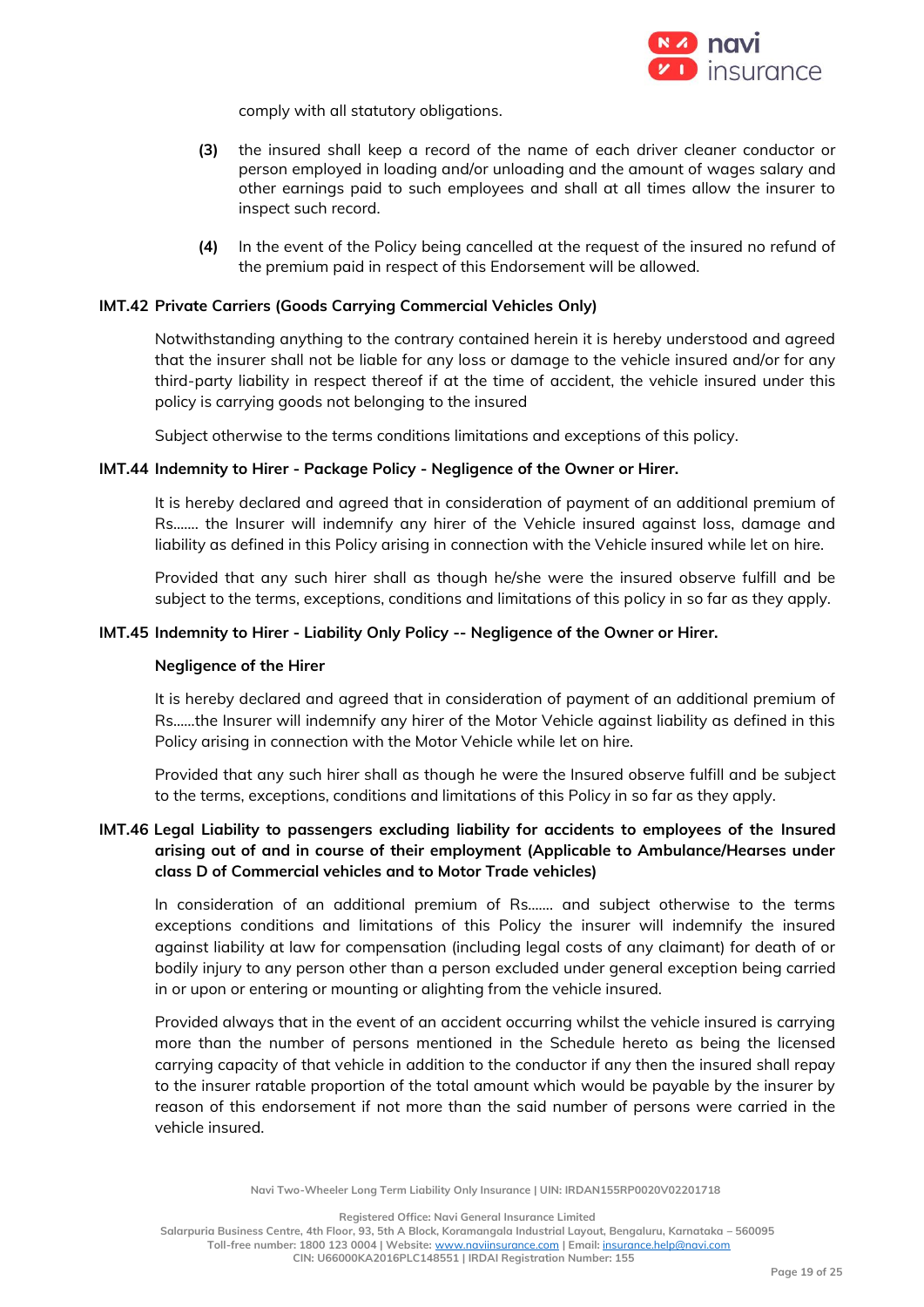

Provided further that in computing the number of persons for the purpose of this endorsement any 3 children not exceeding 15 years of age will be reckoned as two persons and any children in arms not exceeding 3 years of age will be disregarded.

Provided further that in the event of Policy being cancelled at the request of the insured no refund of premium paid in respect of this endorsement will be allowed.

Subject otherwise to the terms exceptions conditions and limitations of this policy.

### **IMT.47 Mobile Cranes/Drilling Rigs/ Mobile Plants/Excavators/ Navies/ Shovels/ Grabs/ Rippers.**

It is hereby declared and agreed notwithstanding anything to the contrary contained in this Policy that in respect of the vehicle insured the Insurer shall be under no liability-

Under Section II except so far as is necessary to meet the requirements of the Motor Vehicles Act, 1988, in respect of liability incurred by the insured arising out of the operation as a tool of such vehicle or of plant forming part of such vehicle or attached thereto.

## **IMT.48 Agricultural and Forestry Vehicles And Other Miscellaneous vehicles with Trailers attached - Extended Cover**

It is hereby declared and agreed that in consideration of an additional premium of Rs……. the indemnity provided by this Policy shall apply in respect of any trailer (including Agricultural Implements such as Ploughs, Harrows and the like) described in the under noted Schedule of trailers as though it were a vehicle described in the Schedule and had set against it in the Schedule the value set against it in the under noted Schedule of trailers.

Provided that the Insurer shall be under no liability under Section I of the Policy in respect of breakage of any part of the agricultural trailer or implements caused by ground obstructions.

# **IMT.49 Exclusion of Liability to the Public Working Risk (Except as required by the Motor Vehicle Act, 1988)**

It is hereby declared and agreed that except so far as is necessary to meet the requirements of the Motor Vehicles Act, 1988, the Insurer shall be under no liability under Section II of this Policy in respect of liability incurred by the Insured arising out of the operation as a tool of the Motor Vehicle or of plant forming part of the Motor Vehicle or attached thereto.

## **IMT.50 Cinema Film Recording and Publicity Vans**

It is hereby understood and agreed that notwithstanding anything to the contrary contained in this Policy, the insurer shall be under no liability in respect of loss or damage to cinematic photographic or sound equipment costumes or any other technical property fixtures and fittings on the Motor Vehicle, unless they are firmly and permanently fixed to the body of the vehicle and are not detachable from time to time.

#### **IMT.51 Mobile Shops /Canteens and Mobile Surgeries/ Dispensaries**

It is hereby understood and agreed that notwithstanding anything to the contrary contained in this Policy the insurer shall be under no liability in respect of

- **(a)** death of or bodily injury to or illness of any person caused by or through or in connection with or arising from
	- **(i)** poisoning of any kind or foreign or deleterious matter in food or drink
	- **(ii)** anything harmful in the condition of any goods supplied at or from the motor vehicle or the defective condition of the container of such goods

**Navi Two-Wheeler Long Term Liability Only Insurance | UIN: IRDAN155RP0020V02201718**

**Registered Office: Navi General Insurance Limited**

**Salarpuria Business Centre, 4th Floor, 93, 5th A Block, Koramangala Industrial Layout, Bengaluru, Karnataka – 560095**

**Toll-free number: 1800 123 0004 | Website:** [www.naviinsurance.com](http://www.naviinsurance.com/) **| Email:** [insurance.help@navi.com](mailto:insurance.help@navi.com)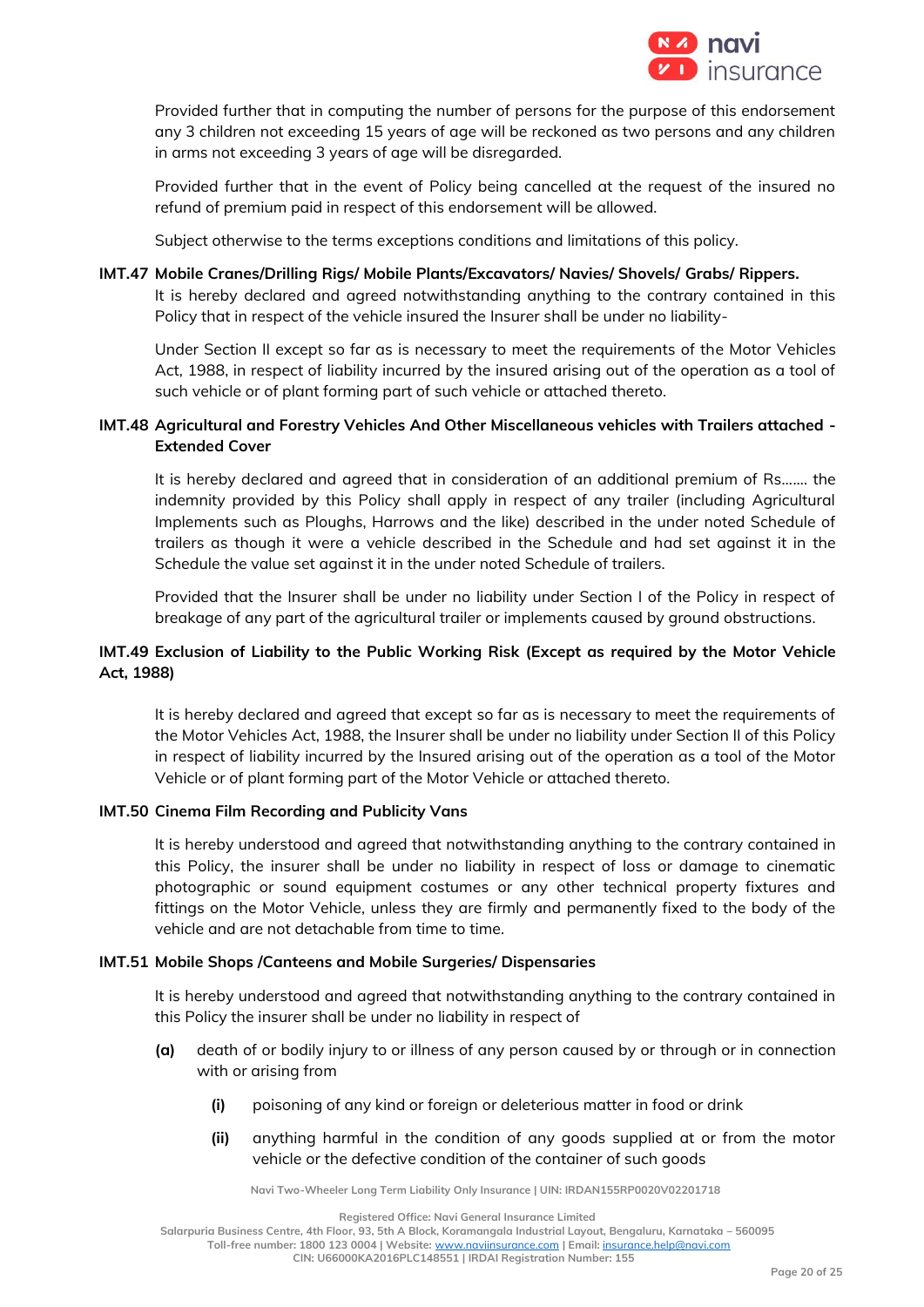

**(iii)** anything harmful in the condition of any goods supplied at or from the motor vehicle or defective in any treatment given at or from the motor vehicle

### **IMT. 52Exclusion of damage while in use as a Tool of Trade**

It is hereby declared and agreed that except so far as is necessary to meet the requirements of the Motor Vehicles Act, 1988 the insurer shall be under no liability under Section II of this Policy in respect of liability incurred by the insured arising out of the operation as a tool of the motor vehicle or of plant forming part of the vehicle insured or attached thereto.

### **IMT.53 Specified Attachments (Special Type Vehicles)**

It is hereby declared and agreed that while any attachment in the under noted "Schedule of attachments" is attached to the Motor Vehicle or is detached and out of use the indemnity provided by this Policy shall apply in respect of any such attachment as though it were the Motor Vehicle and had set against it in the Schedule the value set against it in the under noted "Schedule of Attachments"**.**

## **IMT.54 Mobile Plant-Inclusion of Liability to the Public Working Risk Where Tool of Trade is used only for work performed in or upon the Vehicle or Trailer.**

It is hereby declared and agreed that except so far as is necessary to meet the requirements of the Motor Vehicles Act, 1988, the Insurer shall be under no liability under Section II of this Policy in respect of liability arising out of: -

- **(a)** the explosion of any vessel under pressure being part of plant attached to or forming part of the Motor Vehicle.
- **(b)** the operation other than in or upon the Motor Vehicle forming part of or attached to
- **(c)** the Motor Vehicle.

#### **IMT.55 Mobile Plant - Inclusion of Liability to the Public Working Risk**

It is hereby understood and agreed that notwithstanding anything to the contrary contained in this Policy the insurer shall be under no liability under Section II in respect of

- **(a)** death injury or damage caused by or resulting from
	- **(i)** subsidence flooding or water pollution.
	- **(ii)** damage to pipes or cables arising out of the operation as a tool of the vehicle insured or of any plant forming part of vehicle insured or attached thereto.
- **(b)** damage to property resulting from the manufacture construction alteration repair or treatment of such property by the insured.
- **(c)** death injury or damage caused by or through property on which the insured has carried out any process of manufacture, construction alteration or repair or treatment.

It is further understood and agreed that except so far as is necessary to meet the requirements of the Motor Vehicles Act 1988, the insurer shall be under no liability under Section II of this Policy in respect of liability incurred by the insured arising out of the explosion of any vessel under pressure being part of plant attached to or forming part of the vehicle insured.

**Navi Two-Wheeler Long Term Liability Only Insurance | UIN: IRDAN155RP0020V02201718**

**Registered Office: Navi General Insurance Limited**

**Salarpuria Business Centre, 4th Floor, 93, 5th A Block, Koramangala Industrial Layout, Bengaluru, Karnataka – 560095 Toll-free number: 1800 123 0004 | Website:** [www.naviinsurance.com](http://www.naviinsurance.com/) **| Email:** [insurance.help@navi.com](mailto:insurance.help@navi.com)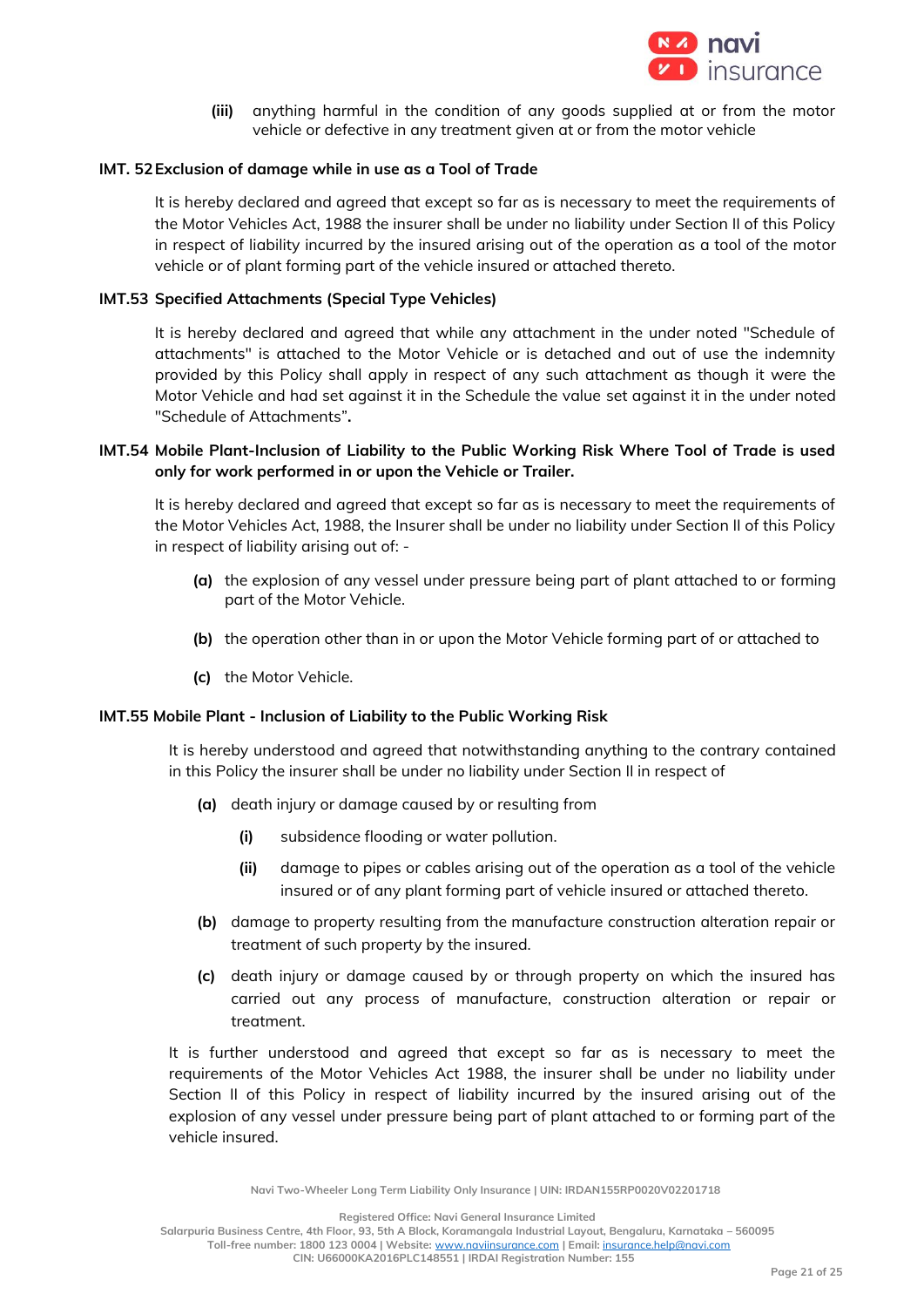

## GRIEVANCE REDRESSAL PROCEDURE:

At Navi General Insurance, we want your relationship with insurance to soar beyond what you've experienced yet. To understand, appreciate, and enjoy insurance—we're here for you. You can connect with us on the following channels.

- **a.** Call us on our Toll Free 1800 123 0004 for any queries that you may have!
- **b.** Email your queries to [insurance.help@navi.com](mailto:insurance.help@navi.com) .
- **c.** Visit our website [www.naviinsurance.com](http://www.naviinsurance.com/) to register & track your queries.
- **d.** For Senior Citizens, we have a special cell and Our Senior Citizen customers can email us at [seniorcare@navi.com](mailto:seniorcare@navi.com) for priority resolution
- **e.** Please walk in to any of our branches or partner locations.
- **f.** You can also dispatch your letters to us at:

Navi General Insurance Limited

Corporate Office: Salarpuria Business Centre,

4th B Cross Road, 5th Block,

Koramangala Industrial Layout,

Bengaluru, Karnataka – 560095

We request you to please mention your complete details: Full Name, Policy Number and Contact Details in all your communications, to enable our customer experience expert to connect with you and provide you with the quickest possible solution.

We'll make sure to acknowledge your service request within 3 working days—and try and resolve it to your satisfaction within 15 working days. That's a promise!

## **Escalation**

**Level 1:** While we attempt to give you best-in-class and prompt resolution for any concerns sometimes it may not be perfect. If you felt that you weren't offered a perfect resolution, please feel free to share your feedback to our Customer Experience team [at](mailto:at%20Manager.CustomerExperience@navi.com)  [Manager.CustomerExperience@navi.com.](mailto:at%20Manager.CustomerExperience@navi.com)

## **Level 2:**

If you still are not happy about the resolution provided, then you may please write to our Head Customer Experience and Redressal Manager at [Head.CustomerExperience@navi.com.](mailto:Head.CustomerExperience@navi.com.) 

If your concern remains unresolved after having followed the above escalation procedure, then you may please approach the Insurance Ombudsman for Redressal. To know who your Insurance Ombudsman is—simply refer to the list below/overleaf.

Contact details of Insurance Ombudsman are available at our website [www.naviinsurance.com](http://www.naviinsurance.com/)

OMBUDSMAN AND ADDRESSES: Refer the below link

<http://ecoi.co.in/ombudsman.html>

**Registered Office: Navi General Insurance Limited**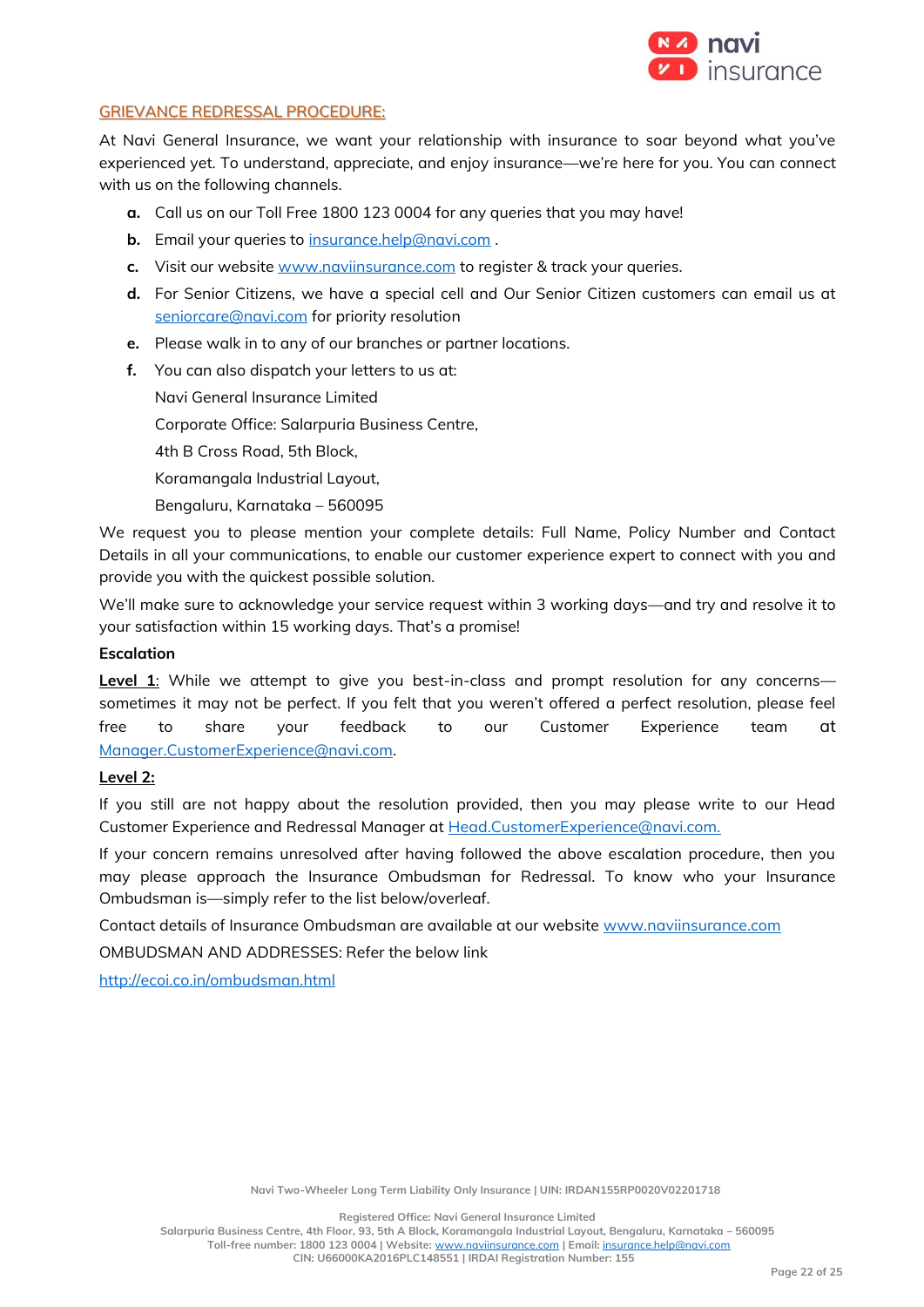

# **NAMES OF OMBUDSMAN AND ADDRESSES OF OMBUDSMAN CENTRES**

| S. No. | <b>Contact Details</b>                   | Jurisdiction of Office                          |
|--------|------------------------------------------|-------------------------------------------------|
| 1.     | <b>AHMEDABAD</b>                         |                                                 |
|        | Office of the Insurance Ombudsman,       | State of Gujarat and Union Territories of Dadra |
|        | Jeevan Prakash Building, 6th Floor,      | & Nagar Haveli and Daman and Diu                |
|        | Tilak Marg, Relief Road,                 |                                                 |
|        | Ahmedabad - 380 001.                     |                                                 |
|        | Tel.: 079 - 25501201/02/05/06            |                                                 |
|        | Email: bimalokpal.ahmedabad@ecoi.co.in   |                                                 |
| 2.     | <b>BENGALURU</b>                         |                                                 |
|        | Office of the Insurance Ombudsman,       | Karnataka                                       |
|        | Jeevan Soudha Building,                  |                                                 |
|        | PID No. 57-27-N-19,                      |                                                 |
|        | Ground Floor, 19/19, 24th Main Road,     |                                                 |
|        | JP Nagar, 1st Phase,                     |                                                 |
|        | Bengaluru - 560 078.                     |                                                 |
|        | Tel.: 080 - 26652048 / 26652049          |                                                 |
|        | Email: bimalokpal.benaaluru@ecoi.co.in   |                                                 |
| 3.     | <b>BHOPAL</b>                            |                                                 |
|        | Office of the Insurance Ombudsman,       | States of Madhya Pradesh and Chattisgarh        |
|        | Janak Vihar Complex, 2nd Floor,          |                                                 |
|        | 6, Malviya Nagar, Opp. Airtel Office,    |                                                 |
|        | Near New Market, Bhopal - 462 003.       |                                                 |
|        | Tel.: 0755 - 2769201 / 2769202           |                                                 |
|        | Fax: 0755 - 2769203                      |                                                 |
|        | Email: bimalokpal.bhopal@ecoi.co.in      |                                                 |
| 4.     | <b>BHUBANESHWAR</b>                      |                                                 |
|        | Officeof the Insurance Ombudsman,        | State of Orissa                                 |
|        | 62, Forest Park, Bhubneshwar - 751 009.  |                                                 |
|        | Tel.: 0674 - 2596461 / 2596455           |                                                 |
|        | Fax: 0674 - 2596429                      |                                                 |
|        | Email: bimalokpal.bhubaneswar@ecoi.co.in |                                                 |
| 5.     | <b>CHANDIGARH</b>                        |                                                 |
|        | Office of the Insurance Ombudsman,       | States of Punjab, Haryana, Himachal             |
|        | S.C.O. No. 101, 102 & 103, 2nd Floor,    | Pradesh, Jammu & Kashmir and Union              |
|        | Batra Building, Sector 17 - D,           | territory of Chandigarh                         |
|        | Chandigarh - 160 017.                    |                                                 |
|        | Tel.: 0172 - 2706196 / 2706468           |                                                 |
|        | Fax: 0172 - 2708274                      |                                                 |
|        | Email: bimalokpal.chandigarh@ecoi.co.in  |                                                 |
| 6.     | <b>CHENNAI</b>                           |                                                 |
|        | Office of the Insurance Ombudsman,       | State of Tamil Nadu and Union Territories -     |
|        | Fatima Akhtar Court, 4th Floor, 453,     | Pondicherry Town and Karaikal (which are part   |
|        | Anna Salai, Teynampet,                   | of Union Territory of Pondicherry)              |
|        | Chennai - 600 018.                       |                                                 |
|        | Tel.: 044 - 24333668 / 24335284          |                                                 |
|        | Fax: 044 - 24333664                      |                                                 |
|        | Email: bimalokpal.chennai@ecoi.co.in     |                                                 |

**Navi Two-Wheeler Long Term Liability Only Insurance | UIN: IRDAN155RP0020V02201718**

**Registered Office: Navi General Insurance Limited**

**Salarpuria Business Centre, 4th Floor, 93, 5th A Block, Koramangala Industrial Layout, Bengaluru, Karnataka – 560095 Toll-free number: 1800 123 0004 | Website:** [www.naviinsurance.com](http://www.naviinsurance.com/) **| Email:** [insurance.help@navi.com](mailto:insurance.help@navi.com)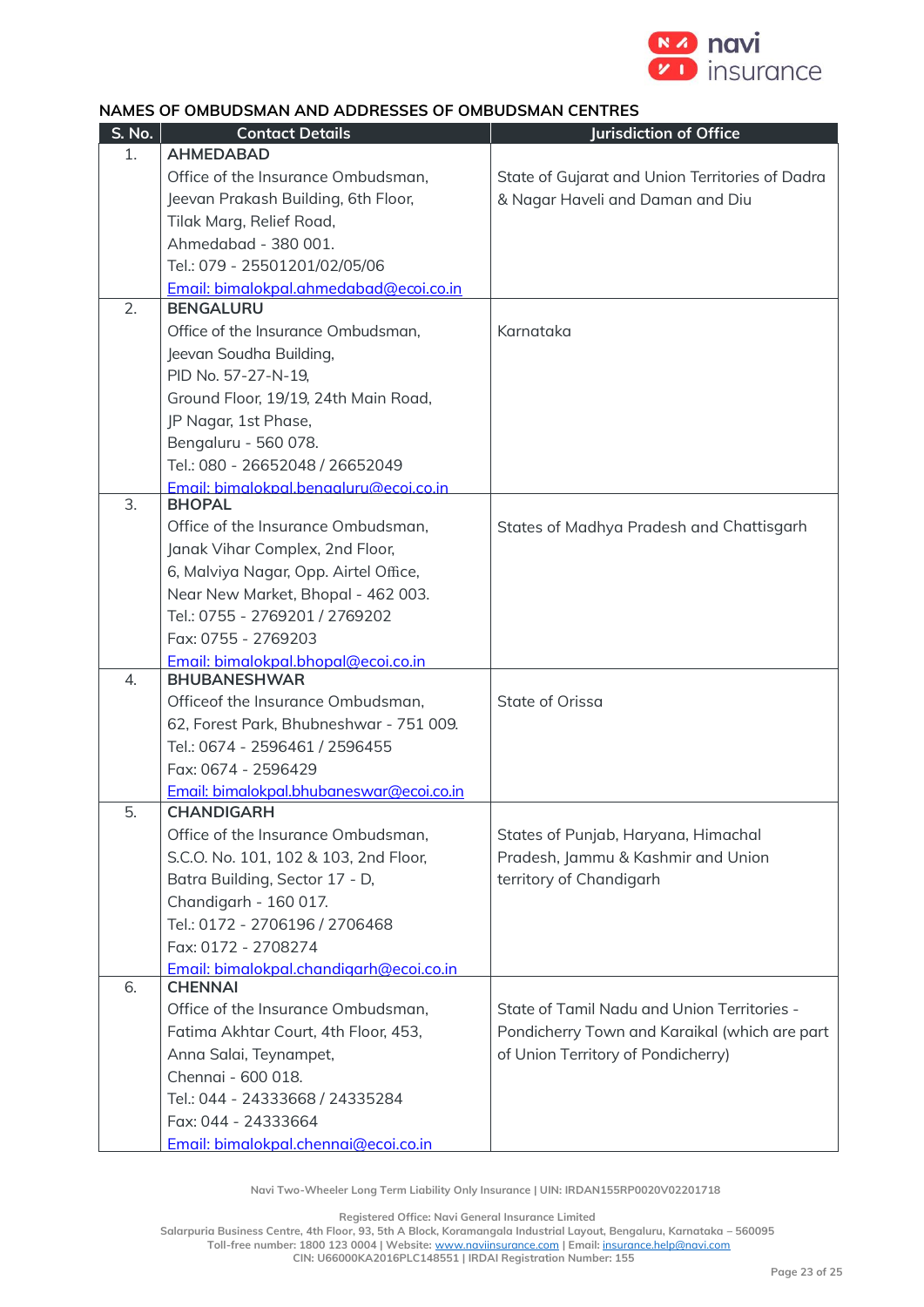

| 7.  | <b>DELHI</b>                           |                                                |
|-----|----------------------------------------|------------------------------------------------|
|     | Office of the Insurance Ombudsman,     | State of Delhi                                 |
|     | 2/2 A, Universal Insurance Building,   |                                                |
|     | Asaf Ali Road, New Delhi - 110 002.    |                                                |
|     | Tel.: 011 - 23232481 / 23213504        |                                                |
|     | Fax: 011 - 23230858                    |                                                |
|     | Email: bimalokpal.delhi@ecoi.co.in     |                                                |
| 8.  | <b>GUWAHATI</b>                        |                                                |
|     | Office of the Insurance Ombudsman,     | States of Assam, Meghalaya, Manipur,           |
|     | Jeevan Nivesh, 5th Floor,              | Mizoram, Arunachal Pradesh, Nagaland and       |
|     | Nr. Panbazar Over Bridge, S.S. Road,   | Tripura                                        |
|     | Guwahati - 781001 (ASSAM).             |                                                |
|     | Tel.: 0361 - 2132204 / 2132205         |                                                |
|     | Fax: 0361 - 2732937                    |                                                |
|     | Email: bimalokpal.quwahati@ecoi.co.in  |                                                |
| 9.  | <b>HYDERABAD</b>                       |                                                |
|     | Office of the Insurance Ombudsman,     | States of Andhra Pradesh, Telangana and        |
|     | 6-2-46, 1st floor, "Moin Court",       | Union Territory of Yanam - a part of the Union |
|     | Lane Opp. Saleem Function Palace,      | Territory of Pondicherry                       |
|     | A. C. Guards, Lakdi-Ka-Pool,           |                                                |
|     | Hyderabad - 500 004.                   |                                                |
|     | Tel.: 040 - 65504123 / 23312122        |                                                |
|     | Fax: 040 - 23376599                    |                                                |
|     | Email: bimalokpal.hyderabad@ecoi.co.in |                                                |
| 10. | <b>IAIPUR</b>                          |                                                |
|     | Office of the Insurance Ombudsman,     | State of Rajasthan                             |
|     | Jeevan Nidhi - Il Bldg., Gr. Floor,    |                                                |
|     | Bhawani Singh Marg, Jaipur - 302 005.  |                                                |
|     | Tel.: 0141 - 2740363                   |                                                |
|     | Email: bimalokpal.jaipur@ecoi.co.in    |                                                |
| 11. | <b>ERNAKULAM</b>                       |                                                |
|     | Office of the Insurance Ombudsman,     | Kerala, Lakshadweep, Mahe-a part of            |
|     | 2nd Floor, Pulinat Bldg.,              | Pondicherry                                    |
|     | Opp. Cochin Shipyard, M. G. Road,      |                                                |
|     | Ernakulam - 682 015.                   |                                                |
|     | Tel.: 0484 - 2358759 / 2359338         |                                                |
|     | Fax: 0484 - 2359336                    |                                                |
|     | Email: bimalokpal.ernakulam@ecoi.co.in |                                                |
| 12  | <b>KOLKATA</b>                         |                                                |
|     | Office of the Insurance Ombudsman,     | States of West Bengal, Sikkim and Union        |
|     | Hindustan Bldg. Annexe, 4th Floor,     | Territories of Andaman and Nicobar Islands     |
|     | 4, C.R. Avenue, Kolkata - 700 072.     |                                                |
|     | Tel.: 033 - 22124339 / 22124340        |                                                |
|     | Fax: 033 - 22124341                    |                                                |
|     | Email: bimalokpal.kolkata@ecoi.co.in   |                                                |

**Navi Two-Wheeler Long Term Liability Only Insurance | UIN: IRDAN155RP0020V02201718**

**Registered Office: Navi General Insurance Limited**

**Salarpuria Business Centre, 4th Floor, 93, 5th A Block, Koramangala Industrial Layout, Bengaluru, Karnataka – 560095 Toll-free number: 1800 123 0004 | Website:** [www.naviinsurance.com](http://www.naviinsurance.com/) **| Email:** [insurance.help@navi.com](mailto:insurance.help@navi.com)